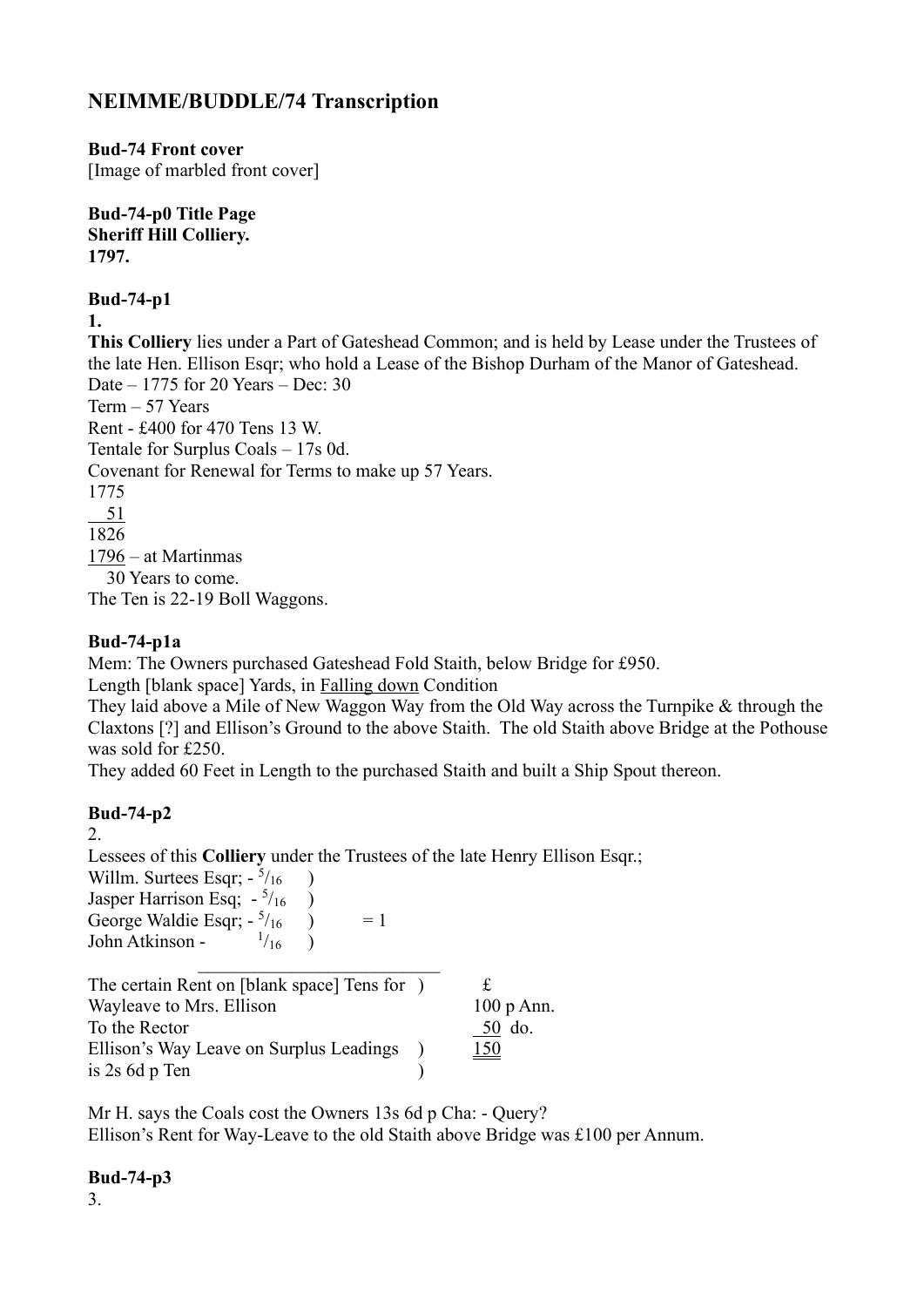**1797.**

| Binding Money on Oct. 18: 1796 |               |    |  |
|--------------------------------|---------------|----|--|
|                                | £             | s  |  |
| Married Men                    |               |    |  |
| Young Men                      |               | 11 |  |
| Tram                           | $\mathcal{D}$ |    |  |
| Drivers                        |               | 10 |  |

The same Binding Money paid in 1797. The same in 1798.

Trappers  $-$  p Day 5d.

NB. The hewers, &c find their own houses. The Men are found their Coals and pay 6d per Fother for leading them.

Such Houses as the Owners take for the Men, they pay all Rent over 25s. p Annum.

### **Bud-74-p4**

**Low-main Coal** They kerve in the Bottom-Coal and cast back the Kervings. They use 7 Quarters Props. Pay 4d a Piece for them, or 3½d. **NB.** About <sup>1</sup>/<sub>5</sub> of the Workings are Skreened.

Hewing and Casting Kerving p Score 2 6

**Bud-74-p5** 5. **Hope Pile** Fa. Depth to Low-main Coal 105 Diameter (a Double Shaft) (To [illegible word] 11Ft. (below - 10dc [? word disappearing off edge of page] Section of the **Low-main Coal.** Roof – very good metal Stone Ft. Ins. Top Coal – about -  $1 \t 2$ Bands – thin  $Coal - about$  2 11 Band – thin Bottom-Coal 10<sup>3</sup>/<sub>4</sub> Generally called 5 Feet  $\frac{4}{11\frac{3}{4}}$ Black Metal Stone Thill Winnings 12 Yards – 8 Pillar – 4 Bord Pillars 22 Yards Headways – 12 Yards wide **Bud-74-p6** 6. **Prices** in Hope Pit, Low-main Coal 20 Peck Corf s d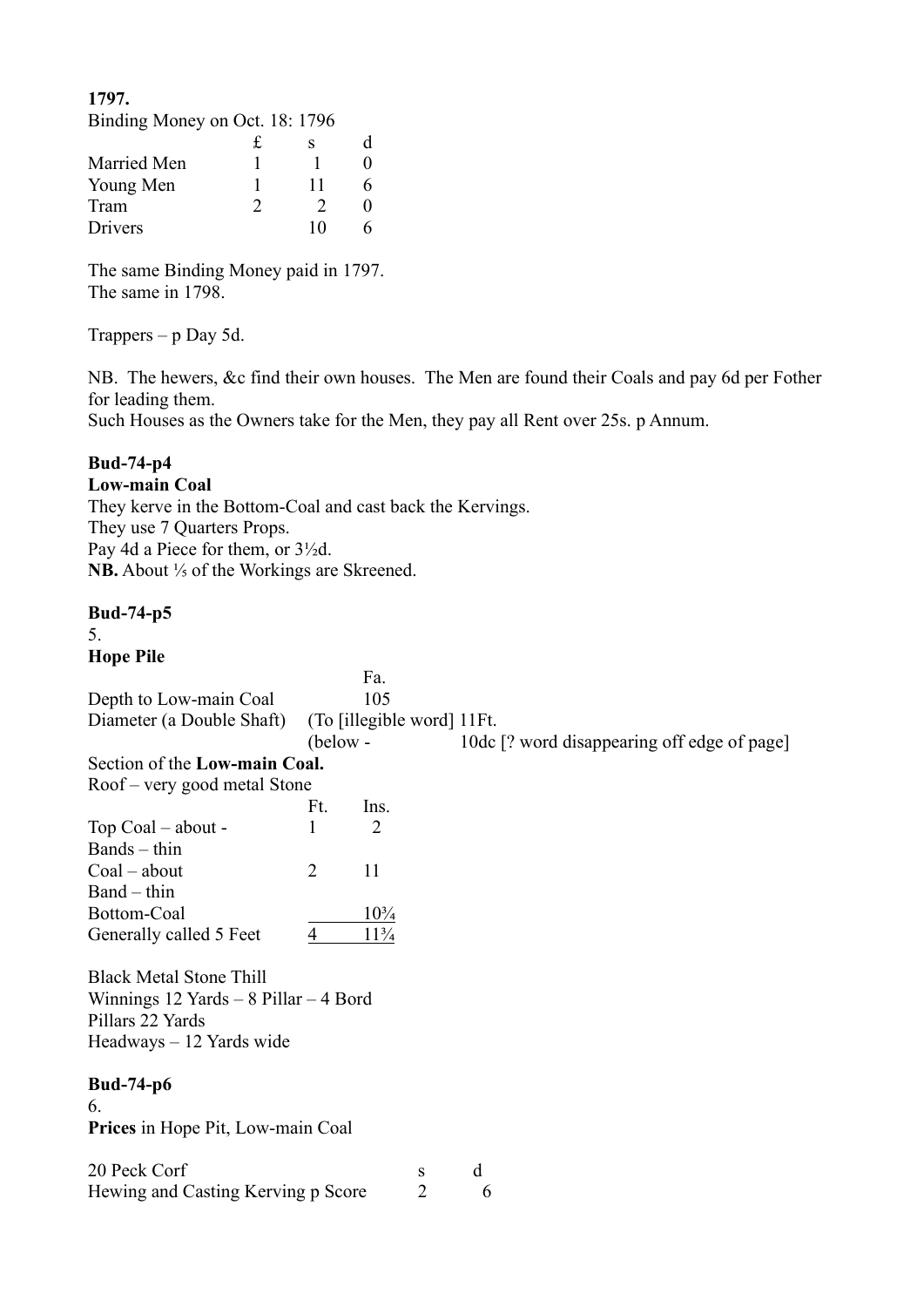| Ditto and sending away Kervings do.        |                       |
|--------------------------------------------|-----------------------|
| $Headways - p$ Yard                        | 10                    |
| Holing Walls - p Do.                       | 8                     |
| Narrow Bord - p Do.                        | 6                     |
| Setting on by Overman (See pa. 25) p Score |                       |
| $Corving - p do.$                          |                       |
| Smith - $p$ 10 Scores (Pa. 28)             |                       |
| Oil - p Lamp, per Day, & findg.: Week      | 3                     |
| Double Working per Day                     | $\mathcal{D}_{\cdot}$ |
| Keeping Machine p Score (Pa. 36)           | $3\frac{1}{4}$        |
| Bankman – Labor [sic] only                 | $1\frac{3}{4}$        |
|                                            |                       |

| Corving | - 20 Peck Corf- | $4\frac{1}{2}$           |
|---------|-----------------|--------------------------|
| Do.     | $-16$ Do. $-$   | $3\frac{1}{2}$ ) in 1799 |

7.

#### **Hope Pit**

#### Depth to **Five Quarter Coal**

Section of the Seam, at Face of N. Headways 100 Yards North from Shaft

|            | F | In.            |
|------------|---|----------------|
| Top Coal   |   |                |
| Splint do. |   | $1\frac{1}{2}$ |
| Scarey do. |   | $4\frac{1}{2}$ |
| Grey do.   |   |                |
| Bottom do. |   |                |
|            |   |                |

Laid off here! No Props used in this Seam Winnings 10 Yards. Iron Shovels used in this Seam.

#### **Bud-74-p8**

8.

Prices in **Hope Pit,** Five Quarter Coal.

---------------------

Wrought with 16 Peck Corves – 20 to a Score

----------------------

|                               | s                           |                       |
|-------------------------------|-----------------------------|-----------------------|
| $Hewing - p Score$            |                             | 10                    |
| Putting – Viz: (see page 24.) |                             |                       |
| Setting on (see page 25.)     |                             | 10                    |
| Winning Headways p Yard       |                             |                       |
| Holing Walls $- p$ do.        |                             | 10                    |
| Narrow Bord $- p$ do.         |                             | 6                     |
| Braking & Bankg. p Score      |                             | $3\frac{1}{2}$        |
| Settg. on at Shaft $-p$ Day   | $\mathcal{D}_{\mathcal{L}}$ | $\mathcal{D}_{\cdot}$ |
| Corving                       |                             | $3\frac{1}{2}$        |
| Keeping the Machine p Score   |                             |                       |
| Corving                       |                             |                       |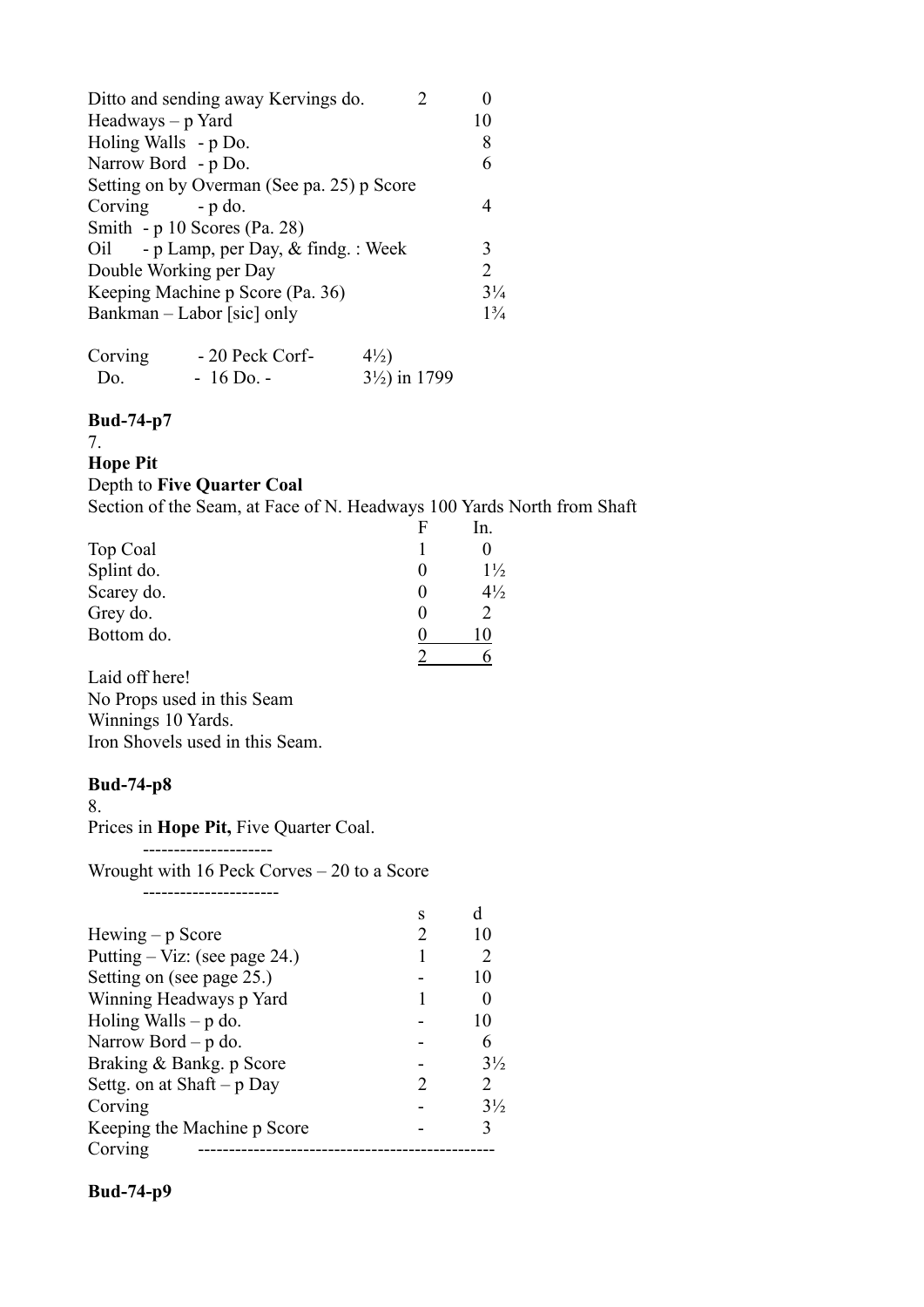## 9. **Farm Pit**

| Depth to Low Main Coal            |    | [illegible symbol]<br>105 |
|-----------------------------------|----|---------------------------|
| Depth (First half<br>72)          |    |                           |
| (Below 7) Feet                    |    |                           |
| Section of the Seam               |    |                           |
|                                   | F. | In.                       |
| Top Coal                          |    |                           |
| Band, always regular in this Seam |    |                           |
| Coal                              | 3  |                           |
| Band                              |    |                           |
| Coal                              |    |                           |
|                                   |    |                           |

Winnings, &c. &c. as in hope pit.

## **Bud-74-p9a**

# $\frac{1}{9a}$

Accot. of the seams of Coal in the Fan Pitt [sic]

|                                          | Faths. Yds                  |          | Feet |
|------------------------------------------|-----------------------------|----------|------|
| from Surface to the 3 Quar. Coal Seam    | 27                          | $\theta$ |      |
| from Do. to Upper M. Coal                | 25                          |          |      |
| from upper Main Coal to Mettle Coal      |                             |          |      |
| from Do. to Stone Coal                   | 5                           |          |      |
| from Do. to Little Coal                  | 9                           |          |      |
| from Do. to Yard Coal                    | $\mathcal{D}_{\mathcal{L}}$ |          |      |
| from Do. to Bensham                      | 12                          |          |      |
| from Do. to Six Quarter                  | 8                           |          |      |
| [Figures scribbled out, possibly 40/152/ |                             |          |      |
| /1201                                    |                             |          |      |
| from Do. to 5 Quart. Coal                | 3                           |          |      |
| from Do. to Main Coal                    |                             |          |      |
|                                          |                             |          |      |

**Bud-74-p9b-19jpg** [?]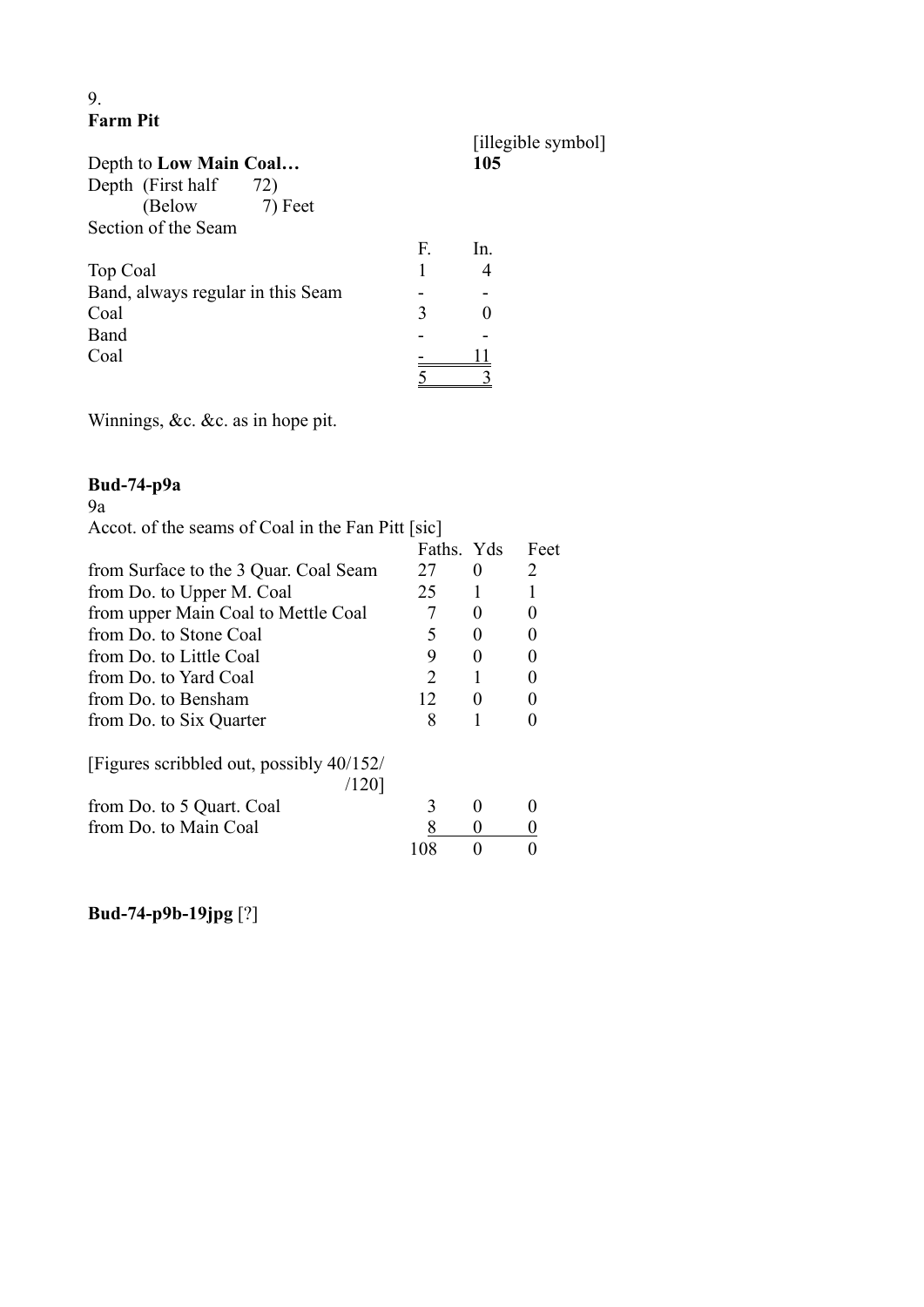$\frac{1}{2}$ ý. 10  $5.$  $10.6$  $T - 1$  $\ddot{\phantom{a}}$  $\frac{1}{1+\frac{1}{2}}$  $\overline{a}$ õ  $\dddot{\phantom{0}}$  $\frac{2}{\sqrt{2}}$ **Bud-74-p10**  $\frac{1}{2}$  $*10.$ У., 生  $\frac{1}{2}$ **Prices in Fann** [sic] **Pit; Low-main**   $\frac{1}{2}$ 174 **Coal**  $5.5$ (20 Peck Corf)

| S                                  |                             |                       |
|------------------------------------|-----------------------------|-----------------------|
| Hewing & Cartg. & Kervg.: p Score  | 2                           |                       |
| Do. - all the Seam -<br>do.        | 2                           |                       |
| Winning Headways $- p$ Yard        |                             | 10                    |
| Holing Walls -<br>Do.              |                             | 8                     |
| Narrow Bord -<br>Do.               |                             | 6                     |
| Double working $-p$ Day            |                             | $\mathcal{D}_{\cdot}$ |
| Sledding out & Banking [?] p Score |                             | $3\frac{1}{2}$        |
| Setting on at Shaft p Day          | $\mathcal{D}_{\mathcal{L}}$ | 6                     |
| Overmen $-p$ Score                 |                             | 10                    |
| Lamps, Oil, and Lamp Wick $-p$ Day |                             | 3                     |
| * Drivers – $p$ Day                |                             |                       |
| Hewers' driving $-p$ Do.           |                             |                       |
| Trappers $-p$ Do.                  |                             | 5                     |
| Underground Inspector p Do.        |                             | 6                     |
| Corving $-p$ Score                 |                             | $4\frac{1}{2}$        |
| <b>Bud-74-p11</b>                  |                             |                       |

| 11.                         |                |
|-----------------------------|----------------|
| Keeping the Machine p Score | $3\frac{1}{2}$ |

Taking up 30 In. of Thill for the Wag: Way to the East 3s 8d p Yard. \*Driving per Day in 1798 - £0 1s 2d.

| <b>Bud-74-p12</b> |                          |   |                          |
|-------------------|--------------------------|---|--------------------------|
| 12.               |                          |   |                          |
| Isabella Pit      |                          |   |                          |
|                   | with a 16 Peck Corf.     |   |                          |
|                   | High-main Coal           | S | d                        |
|                   | $*$ Hewing – p Score     | 2 | 10                       |
|                   | (Winning headways p Yd.) | 2 |                          |
| very              | (Do.                     |   | $\mathbf{I}(\mathbf{I})$ |
| Wet               | (Do.                     |   |                          |
|                   |                          |   |                          |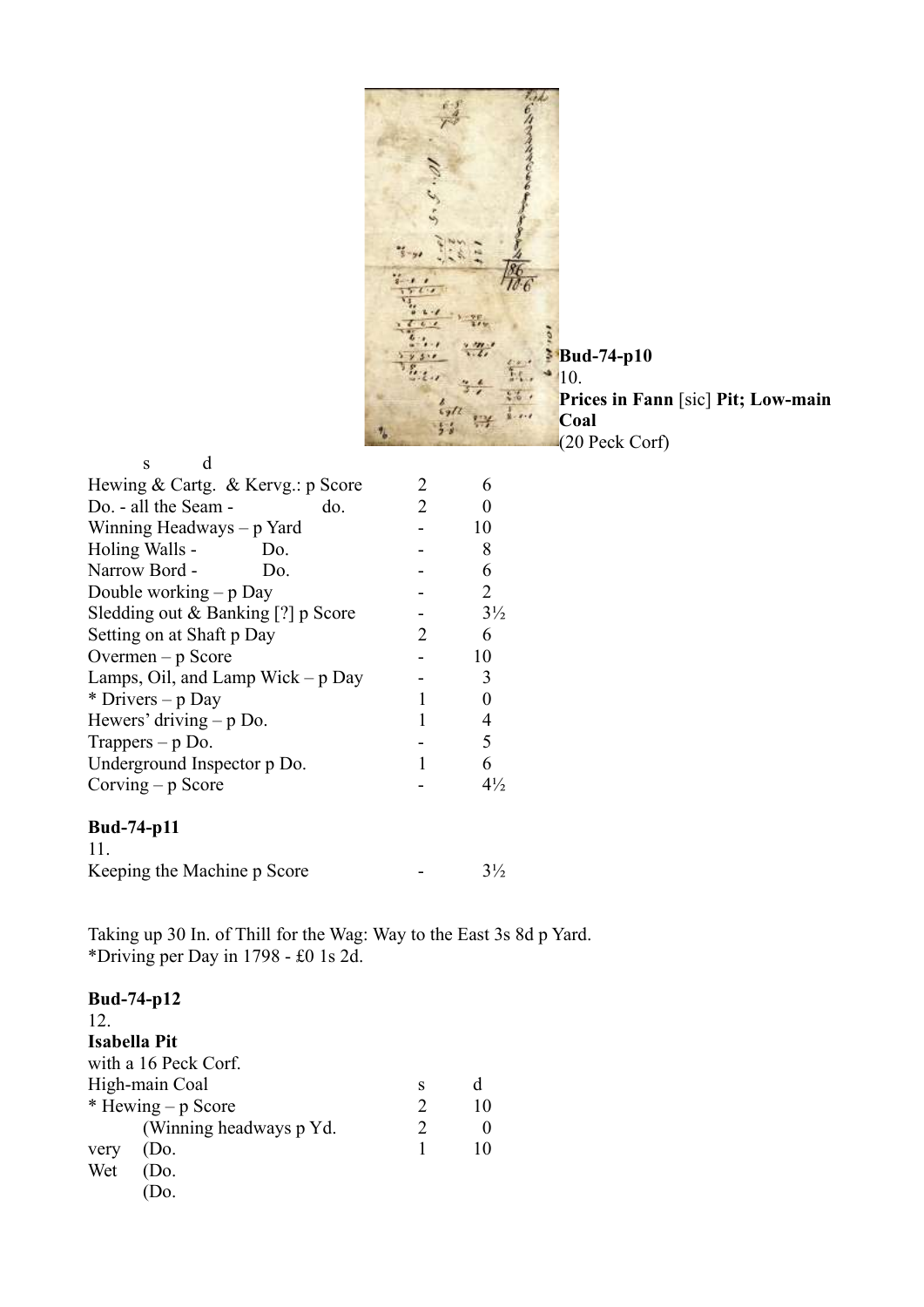Borrowed some Men from Brandling's in Nov: 1798: And paid them 3 Sh. P Week Consideration Money

#### **Bud-74-p13**

#### 13.

### **General Observations**

**Full Dip of Colliery – S.E.**

In the Hope Pit, the Yard Coal only about 2 Feet thick, & not workable. The Dike between the George and Isabella Pits said to be 11½ Faths. Downcast to the South. The Hewers have nothing for either set out or laid out Coals.

#### **Wastemen**

Sometimes 8 Shifts and sometimes 8½ Shifts p Week at 2s 0d p Shift

#### **Bud-74-p14**

14.

Estimates of the Expence [sic] of Working and Laying the Coals at the Staith.

|                             |     | s  | <sub>d</sub> |
|-----------------------------|-----|----|--------------|
| Low-main Coal p Chaldron 12 |     |    | $\mathbb{Z}$ |
| Upper-main do. do.          |     | 10 | 8            |
| Yard Coal                   | do. | 10 | 11           |

Interest of Stock not considered!

In **1798** the Coals sold as below, viz:

Rent paid by the Fitters for

|                | s  | d |
|----------------|----|---|
| Spout Ships    | 16 | 6 |
| Put into Keels | 15 | 6 |

The Coals were advanced 2s 0d p Chaldron at Christmas **1799**

# **Bud-74-p15**

15.

**Waggon Way.**

The Wood and Ballasting in the Owners hands. A Person has £2.7s.0d p Week for the Wright Work and Creasing; but complaining is to have 50s.0d p Week

Pulling up double railed Way 3½d p Rood.

### **Bud-74-p16**

16.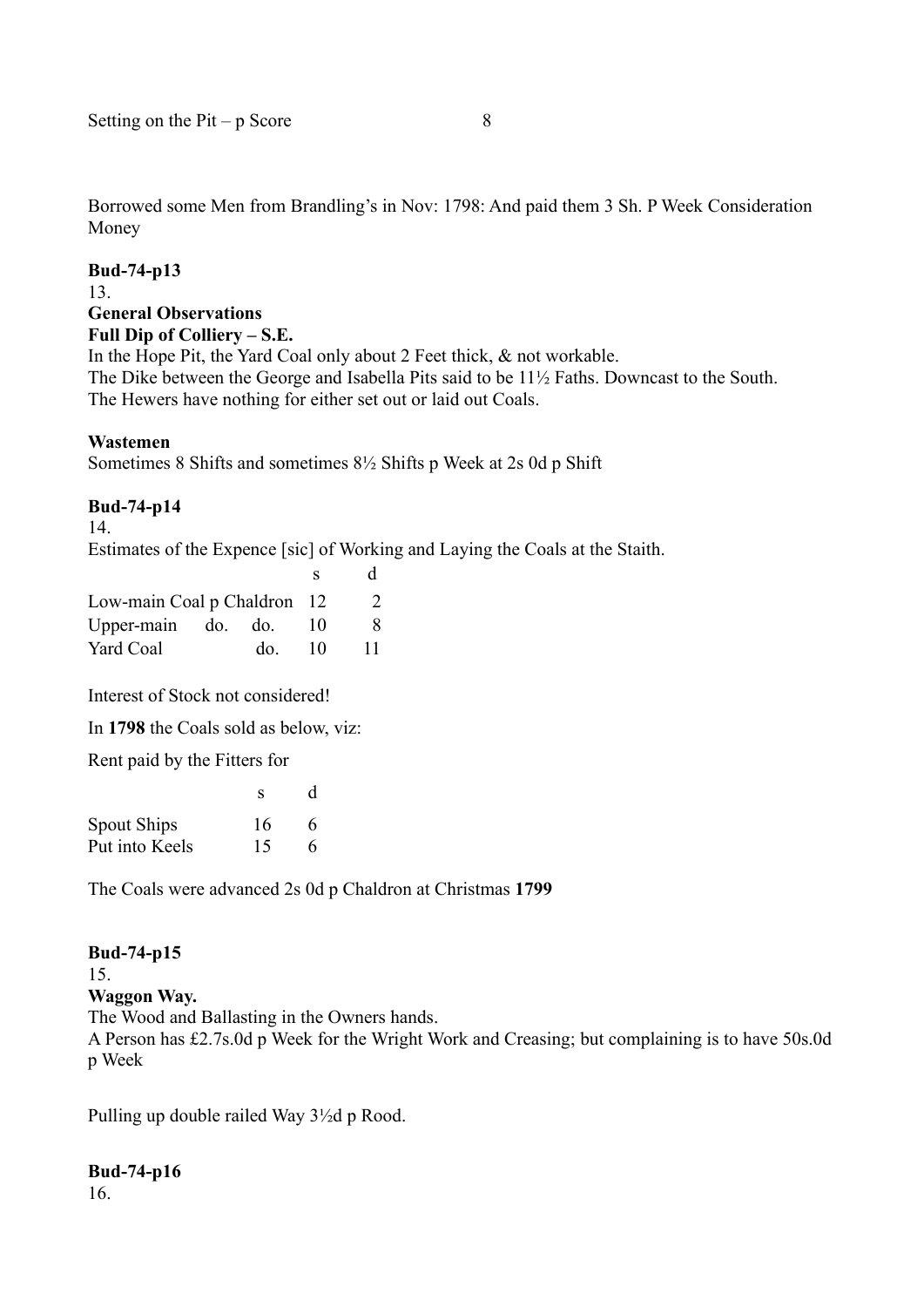| Memorandums                                                            |                       |                     |                  |                |                     |                  |    |                |                |
|------------------------------------------------------------------------|-----------------------|---------------------|------------------|----------------|---------------------|------------------|----|----------------|----------------|
| Building one of Smeaton's Machines with the Engine                     |                       |                     |                  |                |                     | £120             |    |                |                |
| <b>Bud-74-p17</b><br>17.                                               |                       |                     |                  |                |                     |                  |    |                |                |
| Isabella Pit.                                                          |                       |                     |                  |                |                     |                  |    |                |                |
|                                                                        |                       |                     |                  |                |                     |                  | Fa | Fe             | In             |
| Depth to Yard Coal                                                     |                       |                     |                  |                |                     |                  | 91 | 3              | $8\frac{1}{4}$ |
| Boring Acct. to Bensham Seam or Maudlin's Coal                         |                       |                     |                  |                |                     |                  |    |                |                |
|                                                                        |                       |                     |                  | Fa             | Fe                  | In               |    |                |                |
| Thill and gray Metal                                                   |                       |                     |                  |                | $\overline{4}$      | $\boldsymbol{0}$ |    |                |                |
| <b>White Post</b>                                                      |                       |                     |                  |                | 3                   | $\boldsymbol{0}$ |    |                |                |
| Gray Metal with Whin Girdle<br><b>Black Stone</b>                      |                       |                     |                  | 1              | 5<br>$\overline{2}$ | $\boldsymbol{0}$ |    |                |                |
| Gray Metal with Whin Girdle                                            |                       |                     |                  | $\overline{4}$ | 3                   | 6<br>6           |    |                |                |
| Whin                                                                   |                       |                     |                  |                | $\mathbf{1}$        | $\boldsymbol{0}$ |    |                |                |
| Gray Metal Stone with hard Girdles                                     |                       |                     |                  | $\overline{2}$ | $\overline{2}$      | 3                |    |                |                |
| Maudlin Seam [This phrase written sideways on down the next paragraph] |                       |                     |                  |                |                     |                  |    |                |                |
|                                                                        |                       | $\overline{F}$      | In               |                |                     |                  |    |                |                |
| Coal                                                                   |                       | 3                   | $\overline{0}$   |                |                     |                  |    |                |                |
| <b>Gray Metal</b>                                                      |                       | 1                   | 2                |                |                     |                  |    |                |                |
| Hard coarse or foul Coal                                               |                       |                     | 6                |                |                     |                  |    |                |                |
| Coal (last 3 In. rather                                                |                       |                     |                  |                |                     |                  |    |                |                |
| crossed with Sulphur)                                                  |                       | $\frac{2}{ }$       | $\mathbf{1}$     |                | $\bf{0}$            | $\overline{9}$   |    |                |                |
| Turn over for the true Section, as sunk through!                       |                       |                     |                  |                |                     |                  |    | $\frac{11}{4}$ | $\overline{0}$ |
|                                                                        |                       |                     |                  |                |                     | Total 103        |    | $\mathbf{1}$   | $8\frac{1}{4}$ |
| In blue & gray Metal 0                                                 |                       | $\mathbf{1}$        | $\boldsymbol{0}$ |                |                     |                  |    |                |                |
| <b>Bud-74-p18</b><br>18.                                               |                       |                     |                  |                |                     |                  |    |                |                |
| True Section of the Maudlins' Seam in the Isabella Pit.                |                       |                     |                  |                |                     |                  |    |                |                |
|                                                                        | F                     | In                  |                  |                |                     |                  |    |                |                |
| Top Coal                                                               | 1                     | 6                   |                  |                |                     |                  |    |                |                |
| Band                                                                   |                       | $0\frac{1}{2}$      |                  |                |                     |                  |    |                |                |
| Coal                                                                   |                       |                     | 11½ most Scary   |                |                     |                  |    |                |                |
| Scairey [sic] Coal<br>Band                                             | $\boldsymbol{0}$<br>1 | 3<br>$7\frac{1}{2}$ |                  |                |                     |                  |    |                |                |
| Coal                                                                   | 1                     | 5                   |                  |                |                     |                  |    |                |                |
| Band                                                                   |                       | $0\frac{1}{2}$      |                  |                |                     |                  |    |                |                |
| Coal                                                                   |                       | <u>6</u>            |                  |                |                     |                  |    |                |                |
|                                                                        | 6                     | $\overline{4}$      |                  |                |                     |                  |    |                |                |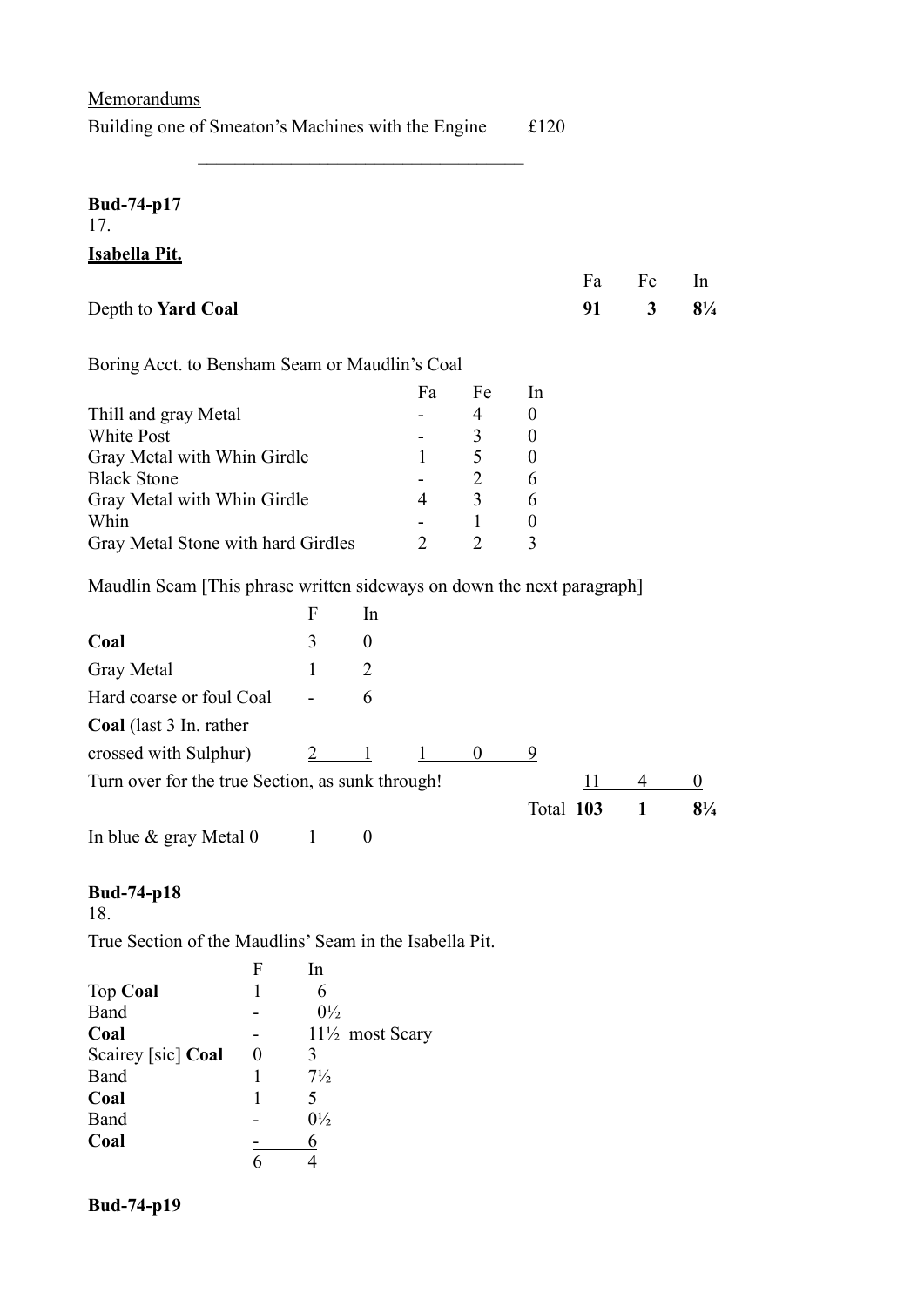19.

Occasional & Memorandums.

In June 1799 – Pd Six Guineas per Ton for Hay.

1799 – Augt. New Hay about £3. 5s. 0d. Some sold by Pike as high as £4 or more.

1799, Octr. Old Oats being 12 Sh. a Boll, and soft new ones about 8 Sh. per Boll; The Owners delivered out weekly to the Waggonmen 1 Bush. of Oats each, to help them to continue the Work.

1800. Beginning of March – Prices s d  $Rye - Country & Danzick [sic - Danzig?]$  24 0) Oats – best  $15/-$  Horse Corn 10 6) p Boll Wheat – from 21s 0d.  $31 \t 6$ **Bud-74-p20** 20. Overmen's Engagement Fan Pit – Low Main 2 Overmen, 1 Deputy (a) Put in Brattice (1) Set Props ) 10d p Score Holes Walls at 8d p Yard (a) Find all Candles (a) Allowed for finding Oil, Wick, and Lamps 3d p Lamp, per Day. Isabella – Upper Main 1 Overman ) 1 Deputy ) 8d p Score Other work, as above ) **Bud-74-p21** 21. **1800 – King Pit.** Sinking To be 11 Feet clear Diameter To be 12F 8 In. to take in the Walling. 1<sup>st</sup>. Bargain to Stonehead 45s. 0d p Fa. 2. Do. to the Water  $- f6$  p Do.

| From the Commencement of Sinking to the $27th$ Augt.: Sunk 7 <sup>1</sup> / <sub>2</sub> Fa. |       |                     |
|----------------------------------------------------------------------------------------------|-------|---------------------|
| Sep. $10 -$                                                                                  | Ditto | $1\frac{1}{2}$ do.  |
| 1804 Jan. 27                                                                                 | Ditto | $46\frac{1}{2}$ do. |

## **Bud-74-p22** 22. **Sections of Seams** in the **Street Pit** – Ravensworth. 1. Metal Coal

F. In.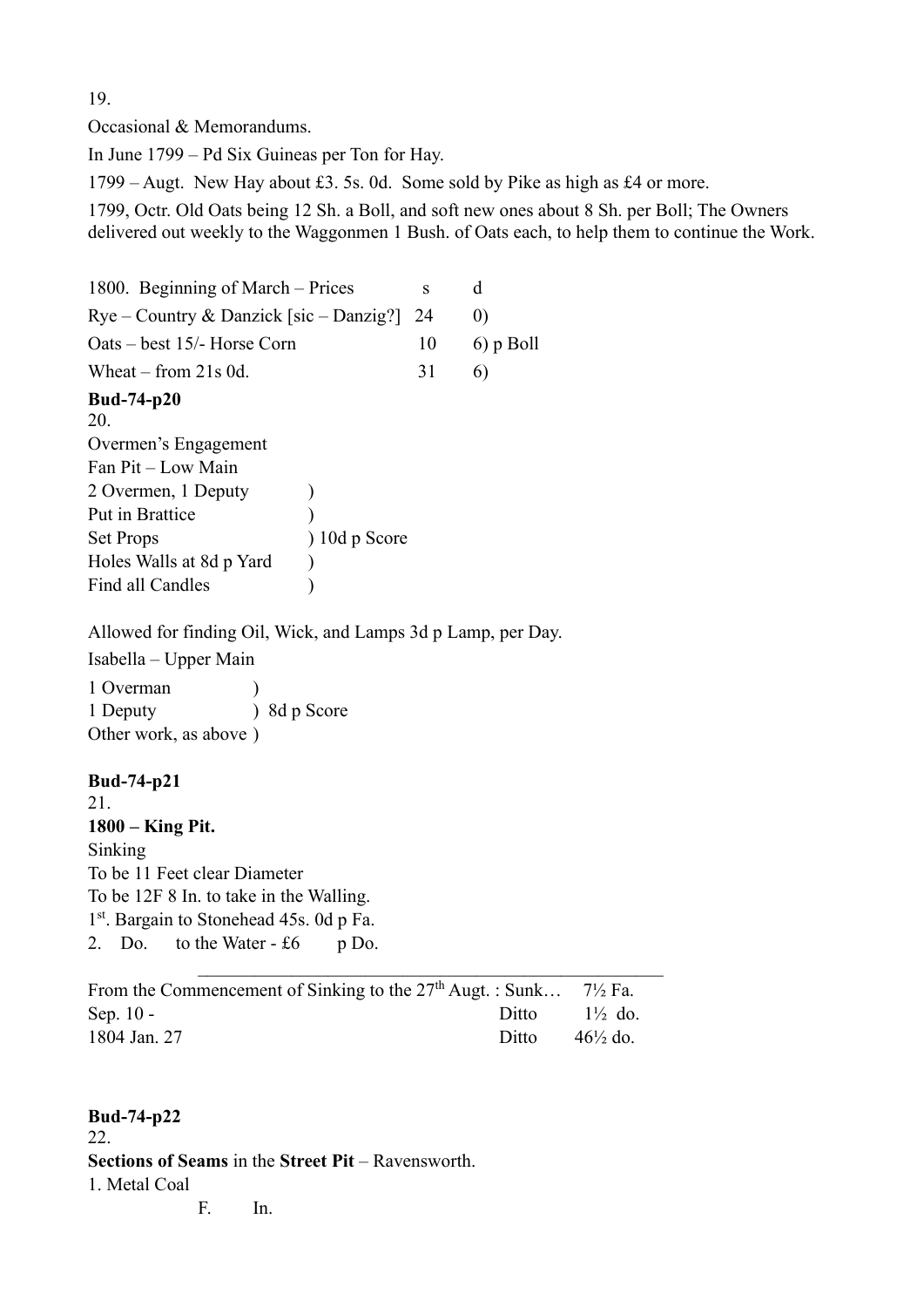| Coal          |                | 5              |   |  |
|---------------|----------------|----------------|---|--|
| Band          | $\overline{2}$ | 6              |   |  |
| Coal          | $\overline{2}$ | $\overline{2}$ | 5 |  |
| 2. Stone Coal |                |                |   |  |
|               | F.             | In.            |   |  |
| Coal          | 2              | 9              |   |  |
| 3. Yard Coal  |                |                |   |  |
|               | F.             | In.            |   |  |
| Coal          | 2              | 0              |   |  |
| Band          |                | 5              |   |  |
| Coal          |                |                |   |  |

23.

| 4. Bensham Seam           |                |                 |  |  |  |
|---------------------------|----------------|-----------------|--|--|--|
|                           | F              | In              |  |  |  |
| Coal                      | 2              | 7               |  |  |  |
| Band                      |                | 5               |  |  |  |
| Coal                      | 1              | 8               |  |  |  |
| Band                      |                | 4               |  |  |  |
| Coal                      |                | <u>5</u>        |  |  |  |
|                           | 5              | 7               |  |  |  |
| 5. Upper Part of Top-Coal |                |                 |  |  |  |
|                           | F              | In              |  |  |  |
| Coal                      | 1              | 6               |  |  |  |
| Band                      | 1              | 7               |  |  |  |
| Coal                      | $\overline{2}$ | <u>7</u>        |  |  |  |
|                           | $\frac{5}{2}$  | $\frac{8}{5}$   |  |  |  |
| 6. Top Coal               | 3              | 1               |  |  |  |
| 7. Low-main Coal          |                |                 |  |  |  |
| Coal                      | 3              | 10              |  |  |  |
| Bottom do.                |                | $10\frac{1}{2}$ |  |  |  |
|                           | 4              | $8\frac{1}{2}$  |  |  |  |

## **Bud-74-p24**

24.

**Putting** with Trams.

They run 60 Yards from the Shaft for 8d & 1d p Score for every 20 Yards after. 2d Per Day allowed for hewers Putting. 1¼d p Shift allowed for Candles when 8d p lb.

## **Bud-74-p25**

25. Overman's Engagement Set on the Pit) Find Candles) in Farm Pit Hole Walls )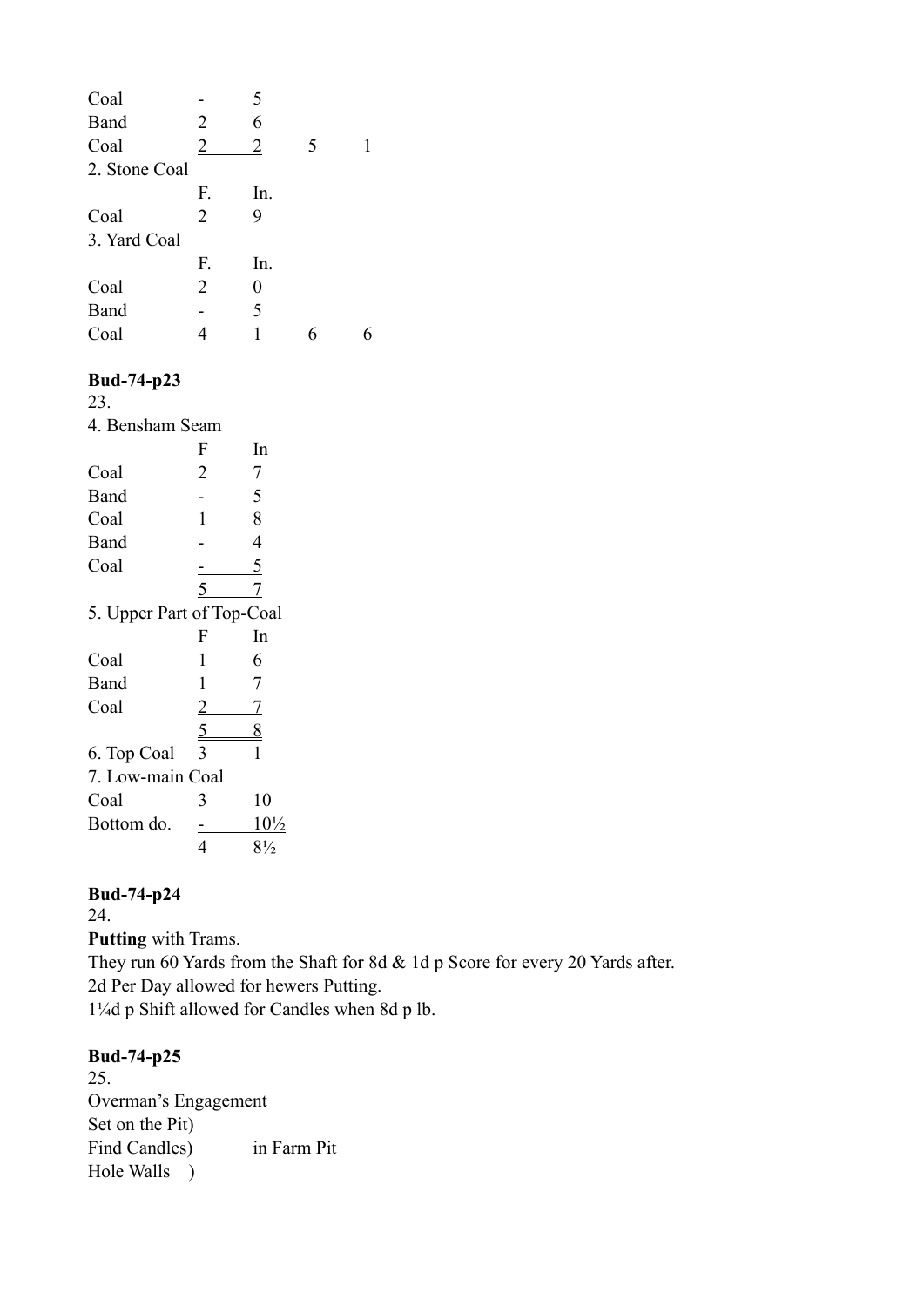In Hope Pit – 5 Quarter Coal. Sets on the Pit Finds Oil, Candles, Lamps, Lampwick. Holes the Walls

## **Bud-74-p26**

26.

### **Keeping the Engine**

James Clark has £2. 10s p Week for Keeping the Engine. He finds: Men Leather Grease Oil Candles Grathes [?] and Changes.

Supposed to have about 13 hours Water p Day. In 1804: Engine Keeping £3 p Week.

## **Bud-74-p27**

27.

## **Wrightwork**

The Wright has 6d p Ten 20 p Corf.

Finds & upholds Undergd. Waggons Frames Sleds Scares Shovel handles Swingle Trees Attends & Keeps Gins

And 4½ p Ten for the 16 Peck do.

NB. 10 Scores to a Ten of 20 Peck Corves 12½ do. to a Do. of 16 Do.

Jointing Brattice Deals 2d each.

**Bud-74-p28** 28. **Smithwork** They pay 1s 7d p Ten of 10 Scores

The Smiths Undertaking is To Sharp the Picks Find Shovels find Iron for Shovels Uphold Trams, Sleds, Rollies & Waggons with Iron Uphold Mauls and Wedges.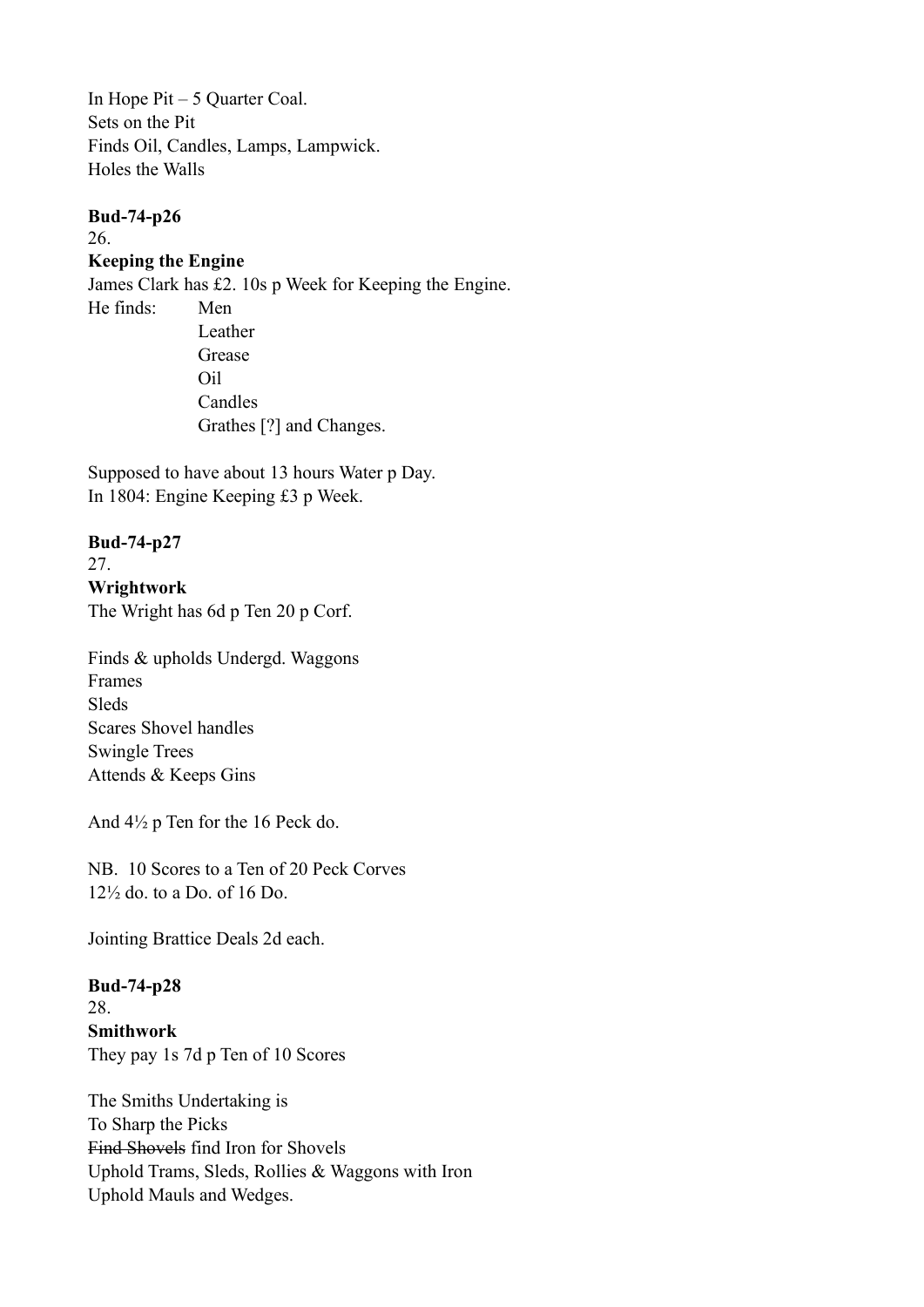Hooks and Chains. Five [illegible word crossed out] Underground Trace Chains, &c. Corf-Bows Snaps

Ten as on the last page.

#### **Bud-74-p28a**

| 28a.                                |        |   |   |
|-------------------------------------|--------|---|---|
| Sheriff-hill                        | p Week |   |   |
|                                     | S      | d |   |
| Oats at 7s 0d p Boll – give – 5     |        | 0 |   |
| $8/0 -$                             | 6      | 6 |   |
| $6/0 -$                             | 2      | 3 |   |
|                                     |        | S | d |
| Prices will $do$ – [blank space] at |        | 4 | 6 |
| Eat 3 Bush. p Week                  |        |   |   |
| Go 22 Gaits [?]                     |        |   |   |

#### **Bud-74-p28b**

In the Fan Pitt there are two Overmen and one Deputy whose Wages aren Paid out of the Overmens Score [illegible word] Price who takes upon them to put in all Bratish [sic] that may be used for the purpose of Conveying air, Setts, props, holes Walls at 8d p yd, finds Hewers, Horse drivers, Trapers [sic], Cranemen, Overmen & Deputies Candles, for doing and finding the above have 10d per Score, for finding Oil, Oil Lamps & Lamp wick 3d per day each Lamp – In the Isabella Pitt uppermain there are one Overman & one Deputy who take up on [sic] them to sett props Lay Barroway put up Stoppings finds all the Candles used both for Hewing & Putting the Coals for the above have 8d per Score

#### **Bud-74-p28c**

In the Fan Pitt there are two Over [rest of page blank]

## **Bud-74-p29**

29.

### **Smiths Work**

New Work - 4d p [illegible symbol] Owners Iron, wrought up – 1d p Do. Labour, some 2s 2d others 2s 0d p Day in 1799

| 30.                         |               |    |
|-----------------------------|---------------|----|
| Prices in 1801              |               |    |
| Isabella – Yard Coal        | s             | d  |
| $H \text{ewing} - p$ Score  | $\mathcal{D}$ | 10 |
| Headways $- p y d$ . 14d to |               |    |
| Narrow Bord -               |               |    |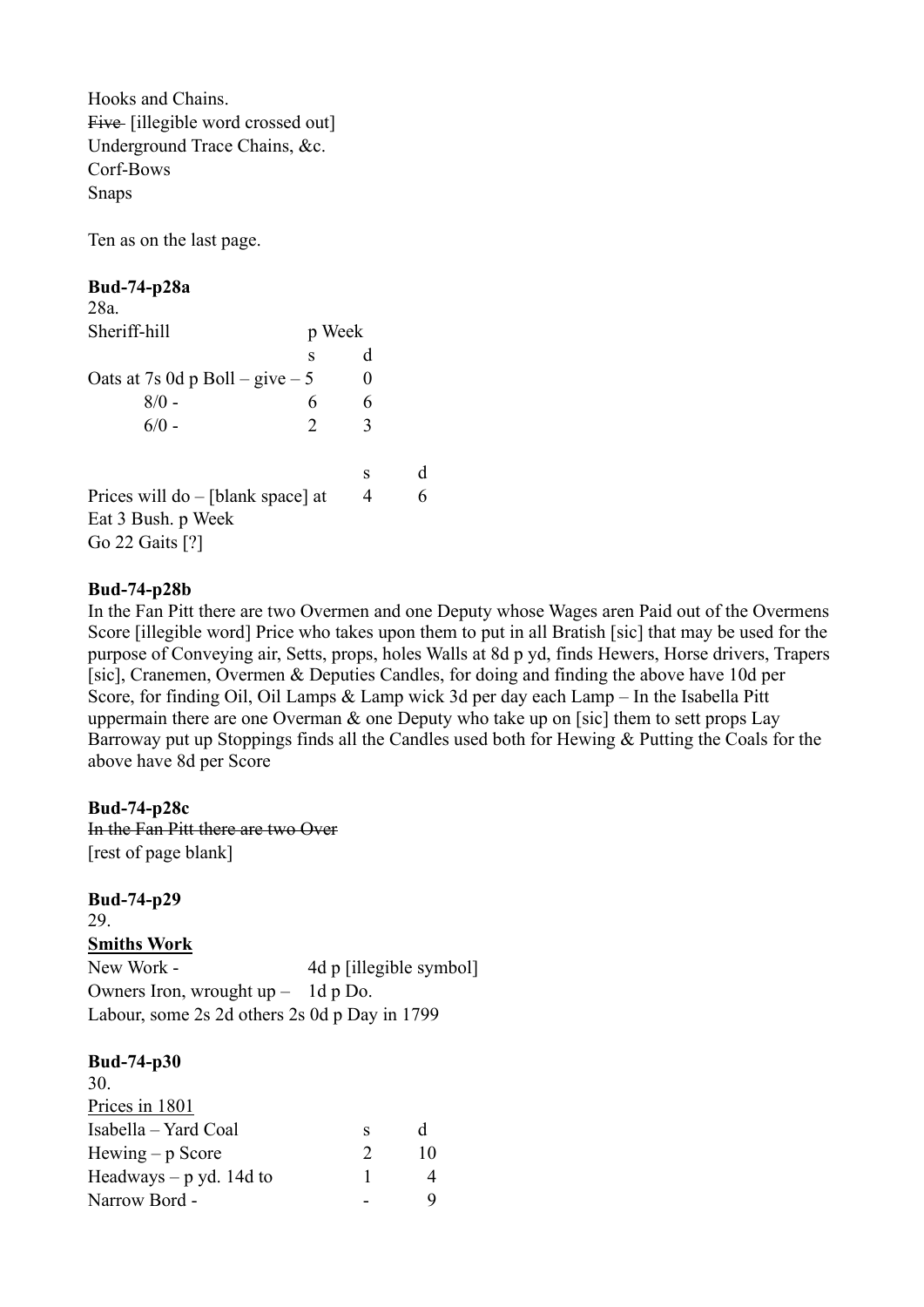| 2 Overman 15s p Week              |                             |                |
|-----------------------------------|-----------------------------|----------------|
| Sledding & Braking p Score        |                             | $3\frac{1}{2}$ |
| Stick [illegible word] p Week     | $\mathcal{D}_{\mathcal{L}}$ |                |
| Bank Man 12s p Week & 2 Sh. p Day |                             |                |
| Onsetter at Shaft p Day -         | 2                           |                |
| Craneman - Do.                    | $\mathcal{P}$               |                |
| Fan Pit – Low-main                |                             |                |
| Hewing - p Score                  | 2                           |                |
| Setting on Candles do.            |                             |                |
|                                   |                             |                |

Stowing a Bord  $-$  3s 6d p yd.

#### **Bud-74-p31**

31.

1798. April 26<sup>th</sup>

Viewed the Isabella Pit, now opening out in the high-main Coal.

1. Found the Seam very wet. - Bleeding altogether and from every Pore, as it were of the Coal.

2. The Rise to South and West.

3. The Top Coal, in Westd. Mothergait [sic] about 2Ft 11In.

4. Pay 2s 0d p Score for hewing with a 16 Peck Corf, and 20d p Yard for Narrow Workings.

5. Several Baulks near the Shaft.

6. Dips much to the North and some Levels cut from Shaft.

Mem: Sold their Sinking Sett of Pumps to Hebburn Colly. Viz: The Spears for the Wood Price Spears Plates 26s 6d p Cw: Pumps for 1 Sh. p Cw. less than the Cost

### **Bud-74-p32**

32.

#### **Waggons**

The Wright has for Labour 7d p Ten. The Blacksmith the same.  $Ten = 420$  Bolls.

## **Bud-74-p33**

33. Memorandum. Water-Level Drift in Yard Coal from Fan to Isabella Pit. When 700 Yards in  $-$  Let 1st Bargain for 8s 3d p Yard  $2<sup>nd</sup>$  Do. for  $7s$  9d.

| Masons' Work at Isabella last Machine |   |    |
|---------------------------------------|---|----|
|                                       | S | d  |
| Ashler [sic] Walling only p yd -      |   | 10 |
| Rough dashed Courses<br>do.           |   |    |
| Seating Boiler & Chimney buildg.      |   |    |
| Arching Drift p Yard -                |   |    |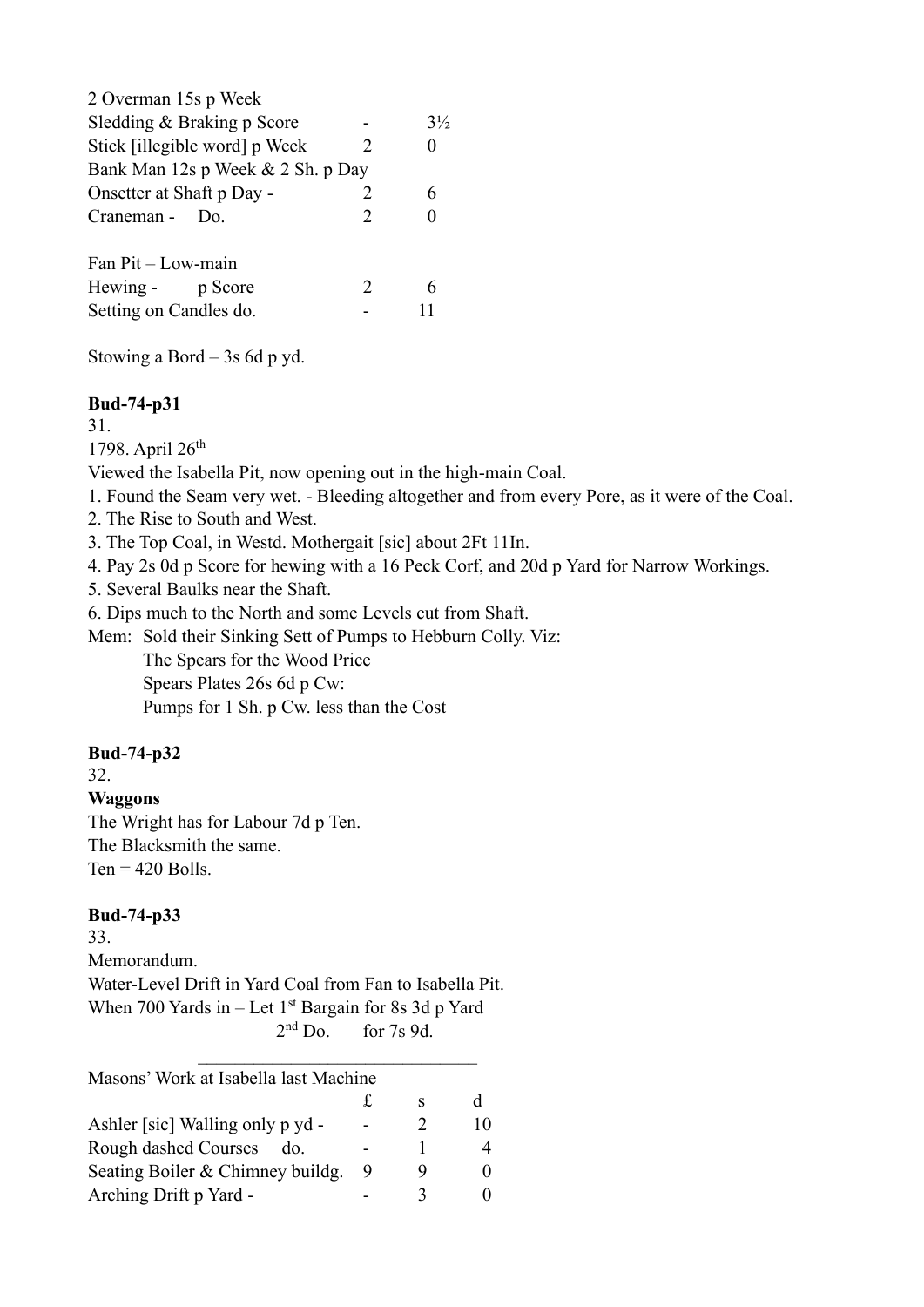NB: Coal about 3F 8In. - driven 2 Yards wide with a Brick Brattice in Water Level. Middle Band thinned from 7 Feet to 1 Foot between the Dyke and the Pit.

## **Bud-74-p34**

34.

Laid out by the Owners in the Years 1796, 1797 & 1798.

 $\mathcal{L}_\text{max}$  and  $\mathcal{L}_\text{max}$  and  $\mathcal{L}_\text{max}$  and  $\mathcal{L}_\text{max}$ 

|                                   | £      |
|-----------------------------------|--------|
| Purchase of Gateshead Park Staith | 950    |
| Additions made to Ditto           | 200    |
| Alteration of the Waggonway800    |        |
| Trial through Heworth Dike        | 150    |
| Stone Drift towards Isabella      | 150    |
| Sinking                           | 1600   |
| Opening out High-main Coal        | 100    |
| Bolton & Watts' Machine &c. &c.   | 1750   |
| New Waggonway to Isabella         | 200    |
|                                   | £ 5900 |
| Say                               | £ 6000 |

## **Bud-74-p35**

35.

Leading the Coals

At Christmas 1797, the Waggons were increased to Chaldrons, and ½ per Gait Advance, given the Carriagemen.  $\overline{Y}$   $\overline{Y}$   $\overline{Y}$   $\overline{Y}$   $\overline{Y}$   $\overline{Y}$   $\overline{Y}$   $\overline{Y}$   $\overline{Y}$   $\overline{Y}$   $\overline{Y}$   $\overline{Y}$   $\overline{Y}$   $\overline{Y}$   $\overline{Y}$   $\overline{Y}$   $\overline{Y}$   $\overline{Y}$   $\overline{Y}$   $\overline{Y}$   $\overline{Y}$   $\overline{Y}$   $\overline{Y}$   $\overline{Y}$   $\overline{$ 

|       |                                             | r ards |     |                                 |                 |
|-------|---------------------------------------------|--------|-----|---------------------------------|-----------------|
|       | From Staith to Hope Pit -                   |        |     | 4185 - Leadg. P Cha: Wag. 11½d. |                 |
| Ditto | to Fann Pit                                 | 4664   | Do. |                                 | $12\frac{1}{2}$ |
| Ditto | to Isabella                                 | 5504   | Do. |                                 | 14              |
|       |                                             |        |     | Cw.                             |                 |
|       | A Chaldron of Five-Quarter Coals weighed 54 |        |     |                                 |                 |
| Do.   | of Low-main do. do.                         |        |     | $49\frac{1}{2}$                 |                 |
|       | See Page 37!                                |        |     |                                 |                 |
|       |                                             |        |     |                                 |                 |

### **Bud-74-p36**

36.

### **Machines Keeping**

These Machines of Smeaton's Construction consume every Week 2 Stones of Grease, and sometimes more, at 6s 0d p Stone.

Paid for keeping Fan Pit Machine 3d p Score – Engine Man, Leather, &c. but not for Rope Roll Grease.

Smeatons Machine is kept on the Isabella Pit for 2½d p Score – 1 Man does the whole work and finds Leather, Oil Grease Candles &c.

Bolton and Watts Machine The Brakeman 14s 0d p Week Fireman 9s 0d p do.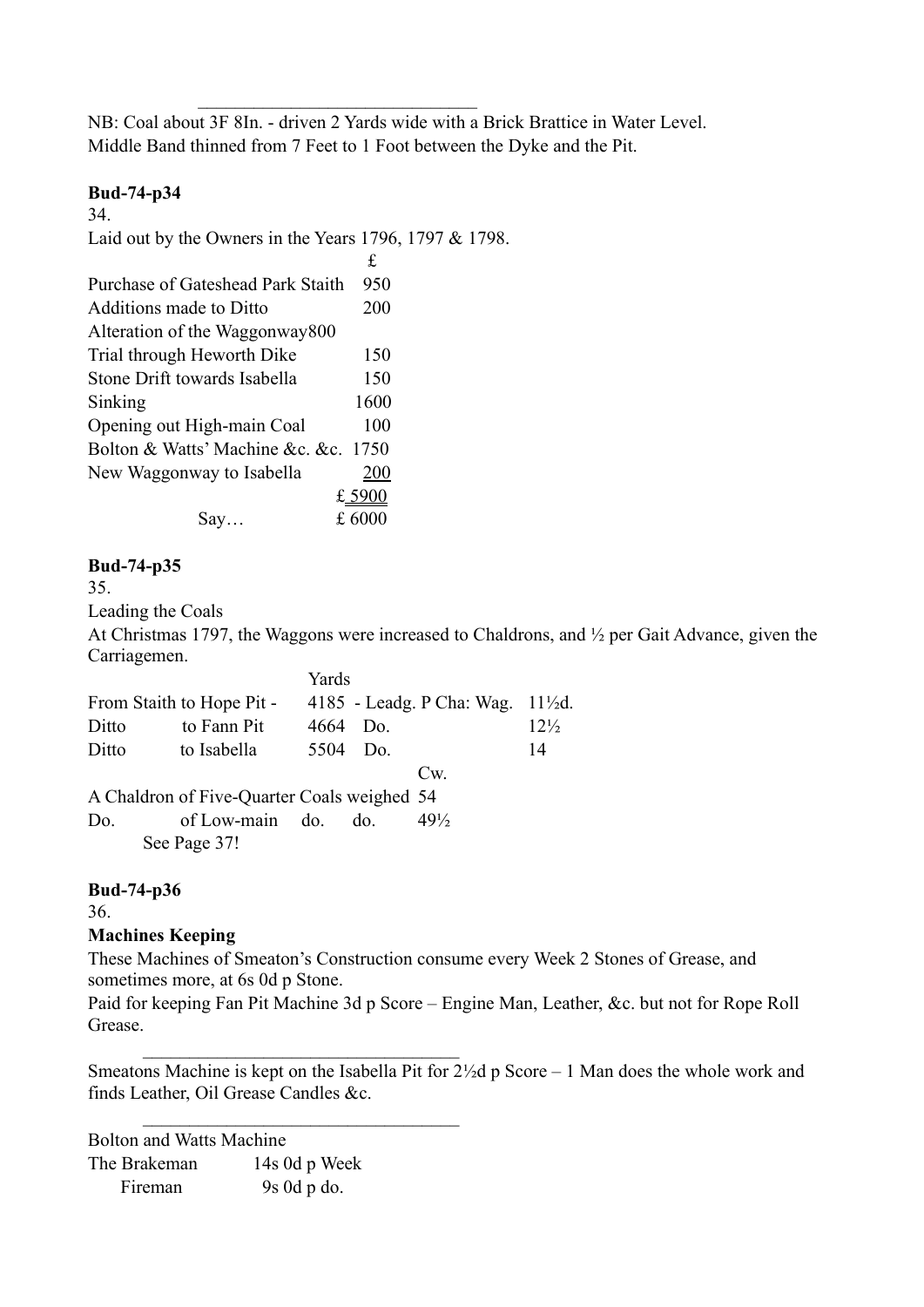NB: Find Leather for 1s 0d p Week

| <b>Bud-74-p37</b> |                                                              |                           |                |                |
|-------------------|--------------------------------------------------------------|---------------------------|----------------|----------------|
| 37.               |                                                              |                           |                |                |
| <b>Waggon Way</b> |                                                              |                           |                |                |
| Distances         |                                                              |                           | Miles          |                |
|                   | From Staith to Hope Branches -                               |                           | $2\frac{1}{4}$ |                |
|                   | to Fann Pit                                                  |                           | $2\frac{1}{2}$ |                |
|                   | 21 Boll Waggons used.                                        |                           |                |                |
|                   | Leading Charge from Hope 11d p Gait.                         |                           |                |                |
|                   | from Fan 12 p do.                                            |                           |                |                |
| See Page 35.      |                                                              |                           |                |                |
|                   | Settling of the Leading Price to the Isabella.               |                           |                |                |
|                   |                                                              | Yards                     |                |                |
|                   | From Staith to Fan Pit $4664 - p$ Gait 12½d                  |                           |                |                |
|                   | From do. to Hope do. $4185 -$ do. $11\frac{1}{2}$            |                           |                |                |
|                   |                                                              | 479                       |                | 1 <sub>d</sub> |
|                   | The Isabella farther than the Fan Pit 840 Yards.             |                           |                |                |
|                   | As $479 : 1d :: 840 : 1\frac{3}{4}d - but say 1\frac{1}{2}d$ |                           |                |                |
|                   |                                                              | Fan Price $12\frac{1}{2}$ |                |                |
|                   | Isabella price 14                                            |                           |                |                |
|                   |                                                              |                           |                |                |

### **Bud-74-p38**

38. New Waggon Way laying to the Isabella. Firr [sic] Bottoms – Beech Tops Sleepers 18 In. Pin and Pin Lay, Stop, fill and beat, Sleeper height for 6d p Yard Casting up Batteries 3½d p Yard Double Bye Way – 5d p Yard Single Ditto - 3d p Do. False Rails – 2d p do. Sawing Firr Rails 3s 6d p Ton of 120 Yards.

## **Bud-74-p39**

39.

**Strata** sunk through in the **Isabella Pit.**

|                         | Fa             | Fe                          | ln                       | Fa | Fe               | In |
|-------------------------|----------------|-----------------------------|--------------------------|----|------------------|----|
| Soil and Clay           | $\overline{4}$ | 3                           | $\overline{\phantom{0}}$ |    |                  |    |
| Grindstone Post         | 10             | -                           |                          |    |                  |    |
| <b>Blue Stone</b>       | 2              | $\overline{\phantom{a}}$    | $\overline{\phantom{a}}$ |    |                  |    |
| <b>Grey Metal Stone</b> |                | 3                           | $\overline{\phantom{0}}$ |    |                  |    |
| Coal                    | $\pm$ $\pm$    |                             | 8                        | 18 | $\boldsymbol{0}$ | 8  |
| Thill                   | $\blacksquare$ | $\mathcal{D}_{\mathcal{A}}$ | 4                        |    |                  |    |
| White Post              | 4              | 2                           | $\overline{4}$           |    |                  |    |
| Coal                    |                |                             | 8                        | 4  |                  | 4  |
| Thill                   | -              |                             | $\overline{\phantom{0}}$ |    |                  |    |
|                         |                |                             |                          |    |                  |    |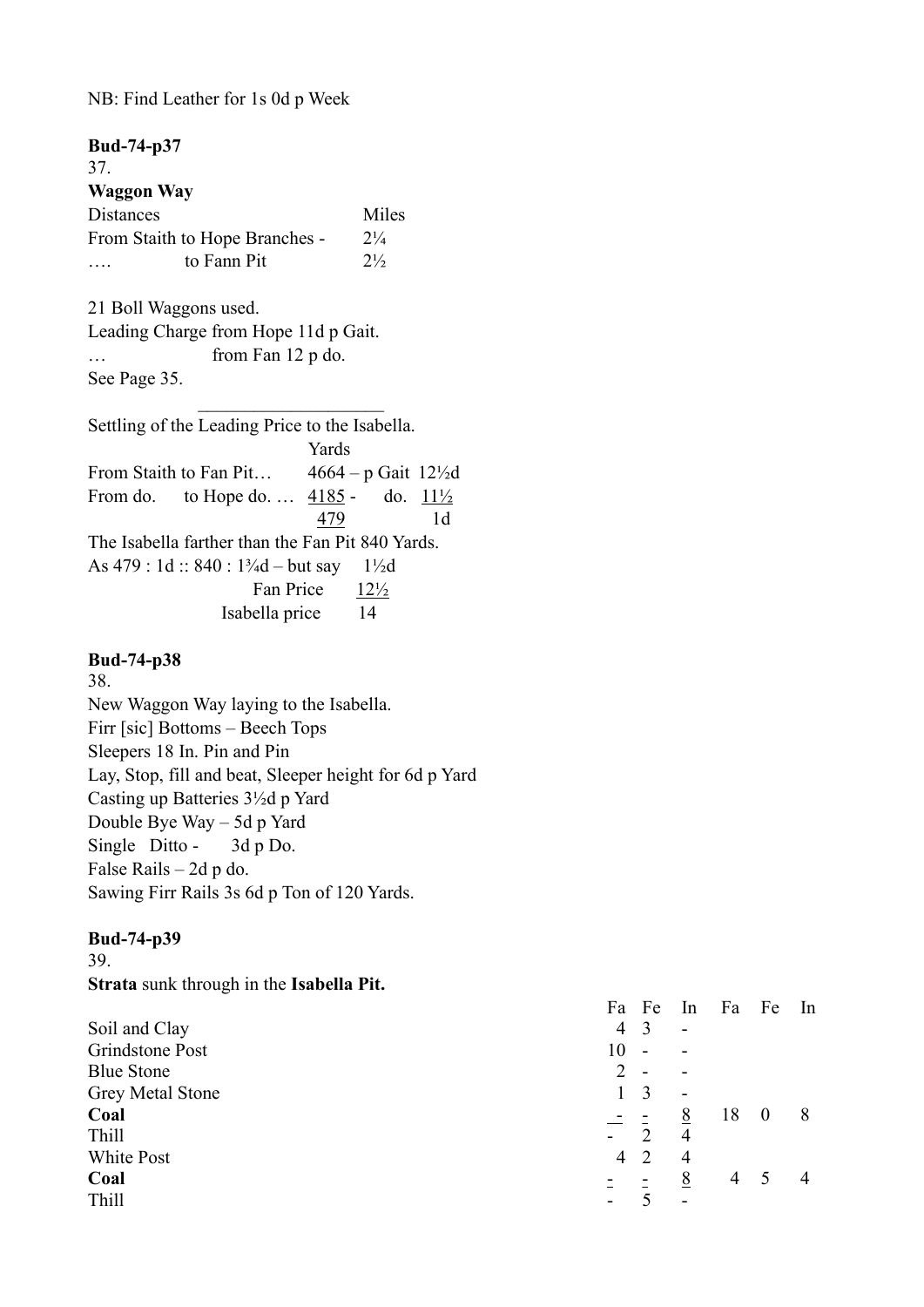| Strong white Post       |              |                                       | $\sim$ $\sim$               |    |          |          |
|-------------------------|--------------|---------------------------------------|-----------------------------|----|----------|----------|
| <b>Blue Metal Stone</b> |              |                                       | $\sim$                      |    |          |          |
| <b>Grey Post</b>        |              | $-5$ 2                                |                             |    |          |          |
| White Post              |              | $-1$                                  | $\overline{4}$              |    |          |          |
| <b>Blue Metal Stone</b> |              | $\equiv$ $\equiv$                     | $\underline{\underline{8}}$ |    |          |          |
|                         | Carried over | $\begin{array}{cc} 3 & 1 \end{array}$ | $\mathcal{D}$               | 23 | $\theta$ | $\theta$ |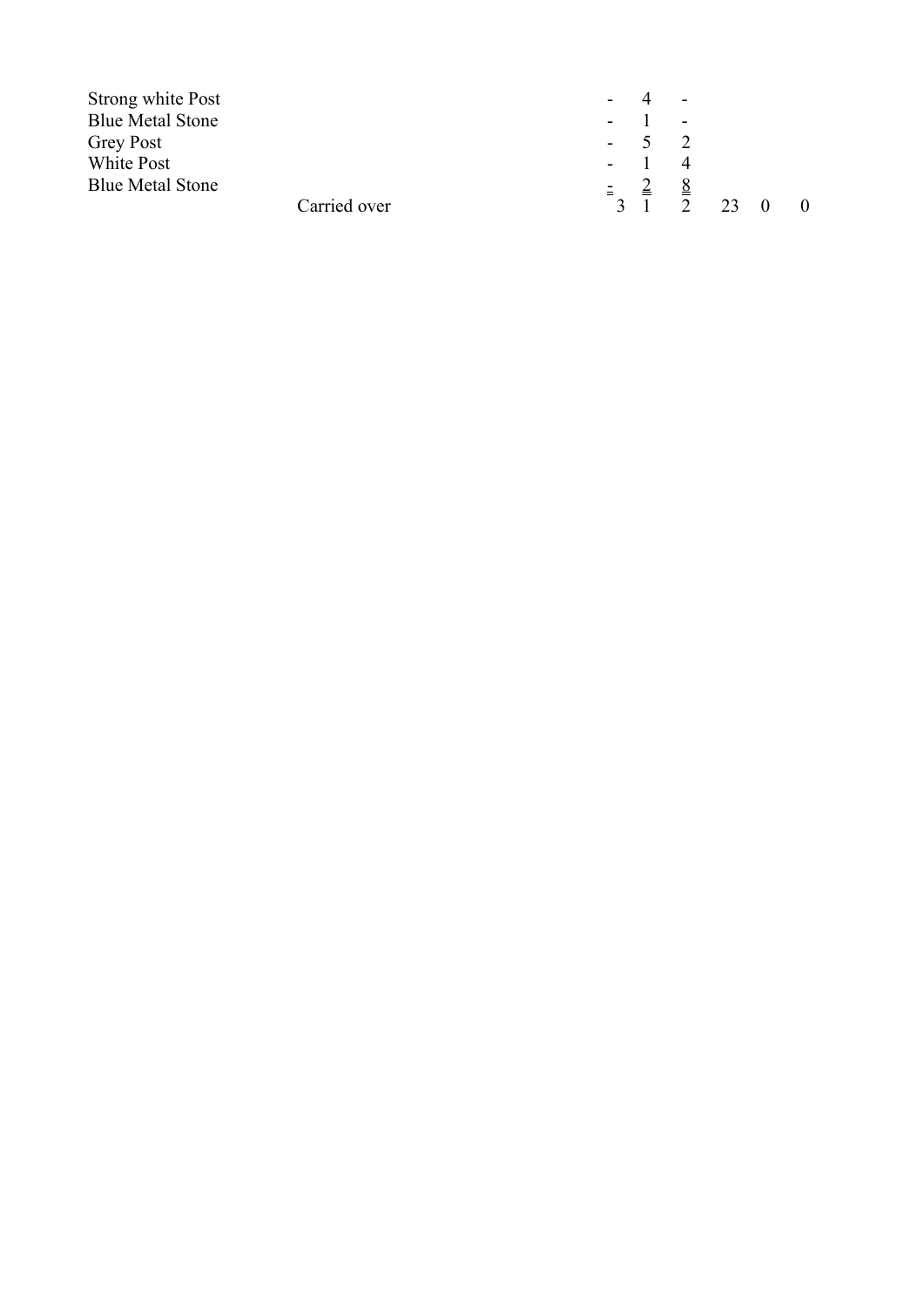40.

|                                  | Fa       |                | Fe             | In             | Fa           | Fe               | In               |
|----------------------------------|----------|----------------|----------------|----------------|--------------|------------------|------------------|
| Brought over                     |          | 3              | $\mathbf{1}$   | $\overline{2}$ | 23           | $\boldsymbol{0}$ | $\boldsymbol{0}$ |
| White Post                       |          |                | 4              | 3              |              |                  |                  |
| <b>Blue Metal Stone</b>          |          | 1              |                |                |              |                  |                  |
| Coal                             |          |                | $\perp$        | $\frac{8}{4}$  | 5            | $\mathbf{1}$     |                  |
| Thill                            |          |                |                |                |              |                  |                  |
| <b>White Post</b>                |          |                | $\mathbf{1}$   | -              |              |                  |                  |
| <b>Blue Metal Stone</b>          |          |                | 5              | 8              |              |                  |                  |
| Coal                             | $\equiv$ |                | $\perp$        | $\overline{2}$ | $\mathbf{1}$ | 2                | 2                |
| Thill                            |          |                | $\overline{4}$ |                |              |                  |                  |
| Post mixed with Whin             |          | $\overline{2}$ | $\overline{3}$ |                |              |                  |                  |
| Blue Metal Stone mixed with Post | 11       |                | $\overline{a}$ | 7              |              |                  |                  |
| <b>White Post</b>                |          | $\overline{4}$ | 3              |                |              |                  |                  |
| Coal                             | Ξ.       |                | $\overline{2}$ | ۳              | 18           | 3                | 8                |
| <b>Bud-74-p41</b>                |          |                |                |                |              |                  |                  |
| 41.                              |          |                |                |                |              |                  |                  |
| <b>Grey Metal Stone</b>          |          | 1              |                | $\overline{2}$ |              |                  |                  |
| <b>Black Stone</b>               |          |                | 3              | 9              |              |                  |                  |
| Grey Metal Girdles               |          |                | 3              | 3              |              |                  |                  |
|                                  |          |                |                |                |              |                  |                  |

Grey Metal **Figure 2** and  $\overline{a}$  and  $\overline{a}$  and  $\overline{a}$  and  $\overline{a}$  and  $\overline{a}$  and  $\overline{a}$  and  $\overline{a}$  and  $\overline{a}$  and  $\overline{a}$  and  $\overline{a}$  and  $\overline{a}$  and  $\overline{a}$  and  $\overline{a}$  and  $\overline{a}$  and  $\overline{a}$  and White Post Girdles **- 7** Grey Post 2 4 6

#### Grey Metal **Contract 2** - 2 -Grey Post **4** 3 **Upper Main**

|                       | F. In.                   |       |                            |               |               |
|-----------------------|--------------------------|-------|----------------------------|---------------|---------------|
| Crow Coal             | - 4                      |       |                            |               |               |
| Band                  | $-1/2$                   |       |                            |               |               |
| Top Coal              | 2<br>9                   |       |                            |               |               |
| Band                  | $\overline{\phantom{a}}$ |       |                            |               |               |
| Coarse Coal or Splint | $-5$                     |       |                            |               |               |
| Fine Coal             | $-7$                     |       |                            |               |               |
| Band                  | $-1/2$                   |       |                            |               |               |
| <b>Bottom Coal</b>    | 1<br>-2                  |       |                            |               |               |
|                       |                          |       |                            |               | $\frac{1}{4}$ |
|                       |                          | Total | $rac{5}{66}$ $rac{11}{66}$ | $\frac{1}{3}$ |               |

| Outset &c.                        |        | 2 8 |  |
|-----------------------------------|--------|-----|--|
| From Surface to Upper Main Coal   | 67 0 0 |     |  |
| From Upper Main Coal to Yard Coal | 24 4 0 |     |  |
| Cost of Labour $\pounds1685.18.3$ |        |     |  |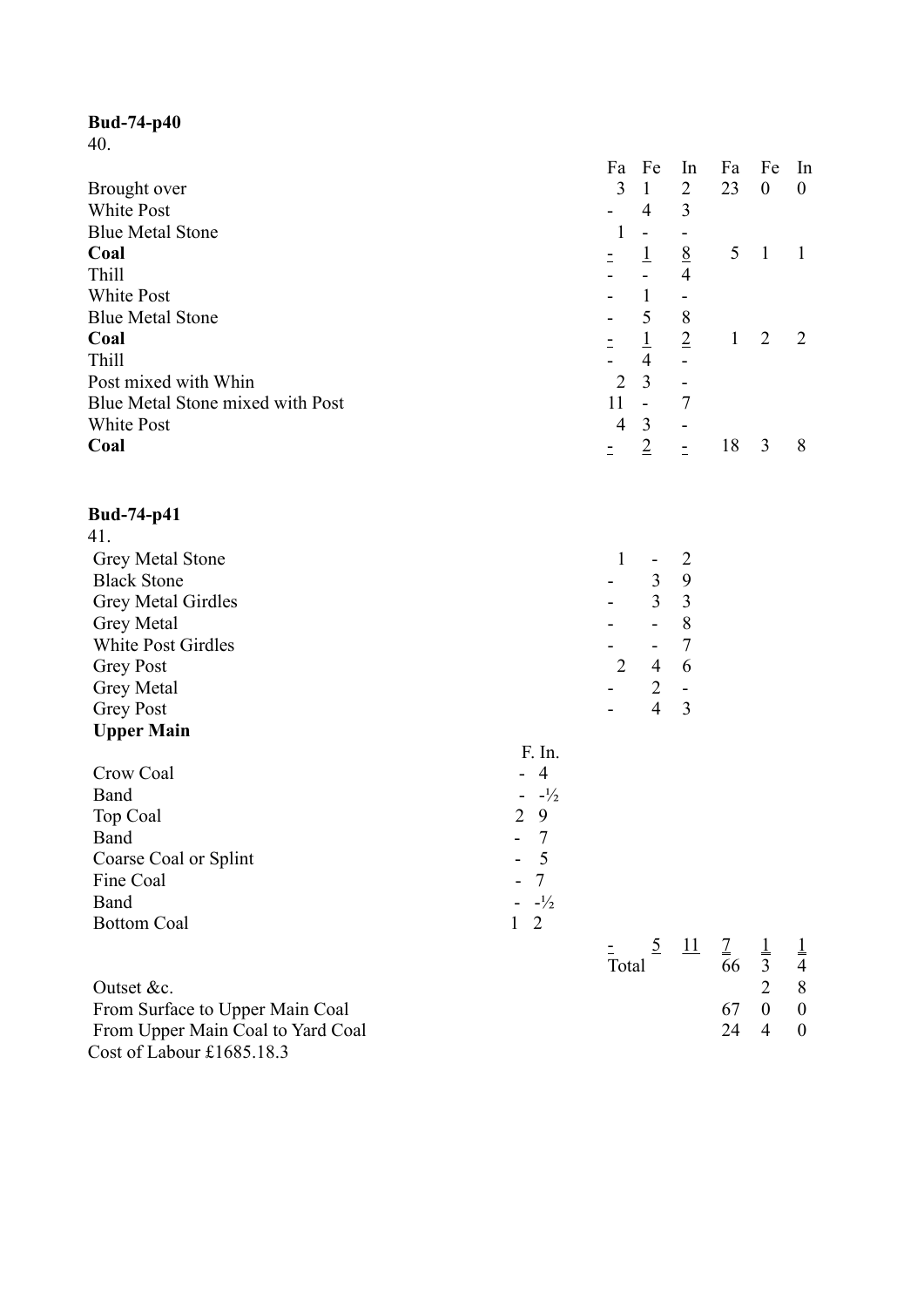42.

|                                        | Fa             | Fe In          |                | Fa           | Fe             | In |
|----------------------------------------|----------------|----------------|----------------|--------------|----------------|----|
| Brought over                           |                |                |                | 67           |                |    |
| <b>Thill</b>                           |                | 5              |                |              |                |    |
| <b>Blue Metal Stone</b>                | 1              | 4              |                |              |                |    |
| Grey do.                               |                | 4              |                |              |                |    |
| <b>Gray Post</b>                       |                | 4              |                |              |                |    |
| <b>Gray Metal Stone</b>                |                | 3              |                |              |                |    |
| Coal                                   |                |                | $\overline{5}$ | 5            | $\overline{2}$ | 5  |
| Thill                                  | $\frac{1}{1}$  | $\frac{1}{2}$  |                |              |                |    |
| <b>Gray Post</b>                       | $\mathbf{1}$   | $\overline{3}$ |                |              |                |    |
| White do.                              |                | $\overline{2}$ |                |              |                |    |
| Gray metal do.                         |                | $\mathbf{1}$   |                |              |                |    |
| <b>Gray Post</b>                       | $\mathbf{1}$   | 4              | $\overline{7}$ |              |                |    |
| Coal                                   |                | $\overline{1}$ | $\overline{1}$ | 5            | $\overline{2}$ | 2  |
| <b>Thill</b>                           |                | $\overline{4}$ |                |              |                |    |
| Blue stone with Whin Girdles           |                | 3              |                |              |                |    |
| Coal                                   |                | $\mathbf{1}$   | 3              | $\mathbf{1}$ | $\overline{2}$ | 3  |
| <b>Thill</b>                           |                | $\mathbf{1}$   |                |              |                |    |
| <b>Strong white Post with Partings</b> |                | $\overline{2}$ |                |              |                |    |
| Strong gray metal                      | $\overline{2}$ | $\mathbf{1}$   |                |              |                |    |
| Mixture of Whin & Post                 |                | $\overline{2}$ |                |              |                |    |
| Strong gray metal                      |                | 5              |                |              |                |    |
| Whin                                   |                | $\overline{4}$ | 6              |              |                |    |
| Continued on Page 44                   |                |                |                |              |                |    |

### **Bud-74-p43**

43. Isabella Pit Bolton and Watts' Machine. 1 Corf draws 6 Scores from the Depth of near 67 Faths: to high-main Coal. Or more exactly, thus, 53 Bolls draw 165 [quantity illegible] 3 Cor. which makes 1 Corf draw 124 or 6 Sc [Score?] 4 Cor.

Charge of taking down the Hope Pit Machine and Putting it together again on the Isabella Pit, by Thomas Wood.

(Charges for his Millwrights 2s 10d p Day)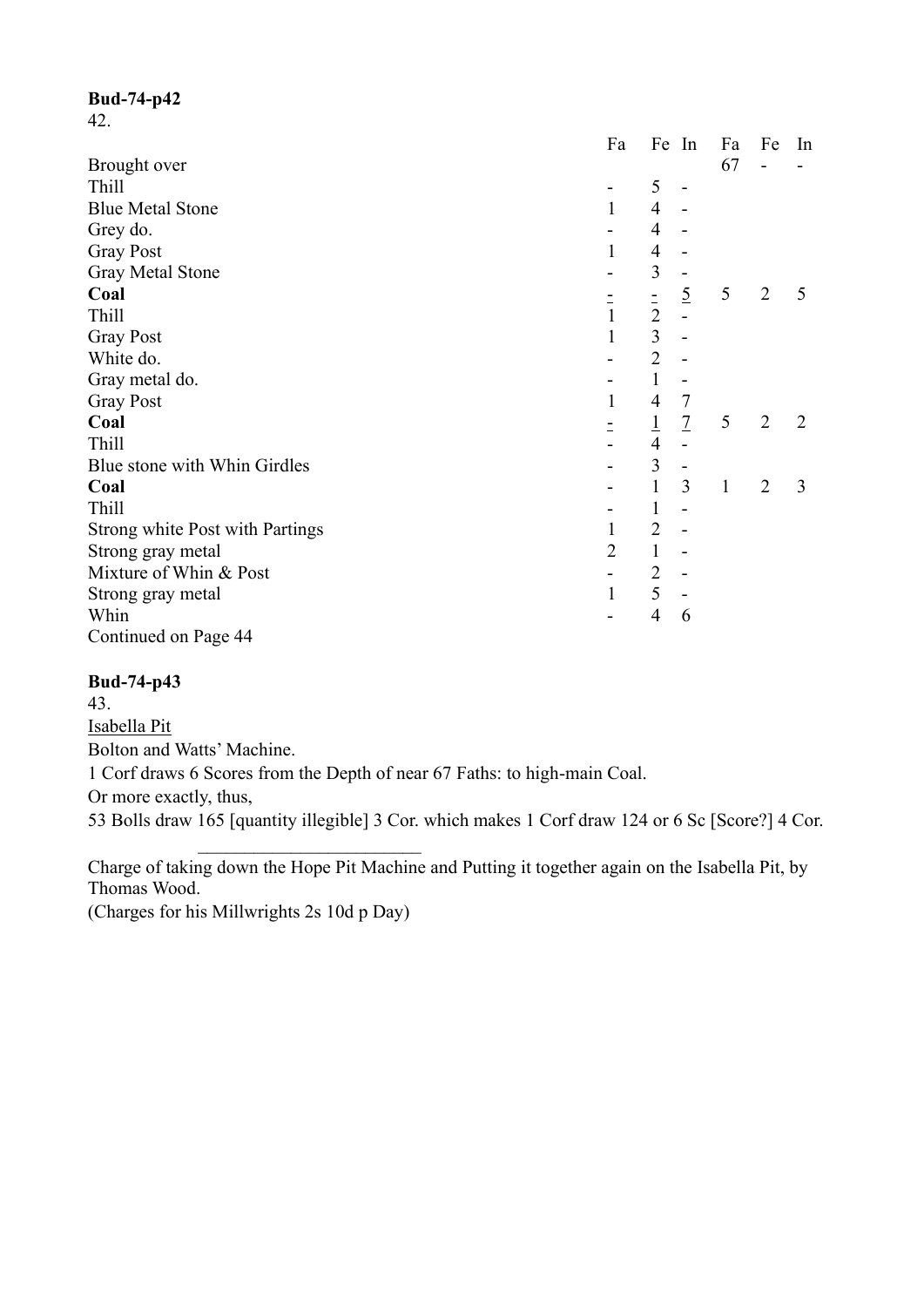| <b>Bud-74-p44</b> |                                            |       |                |                |                  |             |                                     |
|-------------------|--------------------------------------------|-------|----------------|----------------|------------------|-------------|-------------------------------------|
| 44.               |                                            |       |                |                |                  |             |                                     |
| From Page 42      |                                            |       |                |                |                  |             |                                     |
| <b>Blue Metal</b> |                                            | 4     | $\overline{4}$ | $\overline{4}$ |                  |             |                                     |
| <b>Yard Coal</b>  |                                            |       |                |                |                  |             |                                     |
|                   | F. In.                                     |       |                |                |                  |             |                                     |
| Top Coal          | $\overline{\phantom{0}}$<br>$\overline{2}$ |       |                |                |                  |             |                                     |
| Band              | -11<br>$\overline{0}$                      |       |                |                |                  |             |                                     |
| Gray Coal         | 8<br>$\boldsymbol{0}$                      |       |                |                |                  |             |                                     |
| (about) Band      | $\boldsymbol{0}$<br>2                      |       |                |                |                  |             |                                     |
| Good Coal         | 11<br>$\boldsymbol{0}$                     |       |                |                |                  |             |                                     |
| Band              | $\boldsymbol{0}$<br>$\mathbf{1}$           |       |                |                |                  |             |                                     |
| Coal              | າ<br>$3\frac{1}{4}$                        |       | $\perp$        | $0\frac{1}{4}$ | $\underline{24}$ | $rac{3}{3}$ | $\frac{8\frac{1}{4}}{8\frac{1}{4}}$ |
|                   |                                            | Total |                |                | 91               |             |                                     |

Carried back to Fol. 17.

## **Bud-74-p45**

45.

## **Mason's Work**

Building Stoppings in Low-main Coal, Leading in Shift & Labour 2s 6d each, one with another. They have per Day 2s 6d. Stones costs 6d p Fother, large ones.

## **Bud-74-p46**

46.

Masons' Work.

Douglass the Mason's Proposal for Building the Walls, &c for the Engine and Machine to be removed from the Hope and placed on the Isabella Pit.

| Standard Thickness of Wall – 2 Feet. |                      |    |           |
|--------------------------------------|----------------------|----|-----------|
|                                      |                      | S  | d         |
| Ashler Work                          |                      | 2  | 10 p Yard |
| Rough Wall in Courses                |                      | 1  | 6 p do.   |
| Setting the Boiler                   |                      | £4 |           |
| Building the Chimney                 |                      | 5  |           |
|                                      |                      |    |           |
| <b>Bud-74-p47</b>                    |                      |    |           |
| 47.                                  |                      |    |           |
| <b>Fire Engine</b>                   |                      |    |           |
|                                      | $)$ Length – 10 Feet |    |           |
| Cylinder                             | ) Diam: - 60 Inches  |    |           |
| (Coalbrook Dale)                     | ) Wt: - 74 Cw.       |    |           |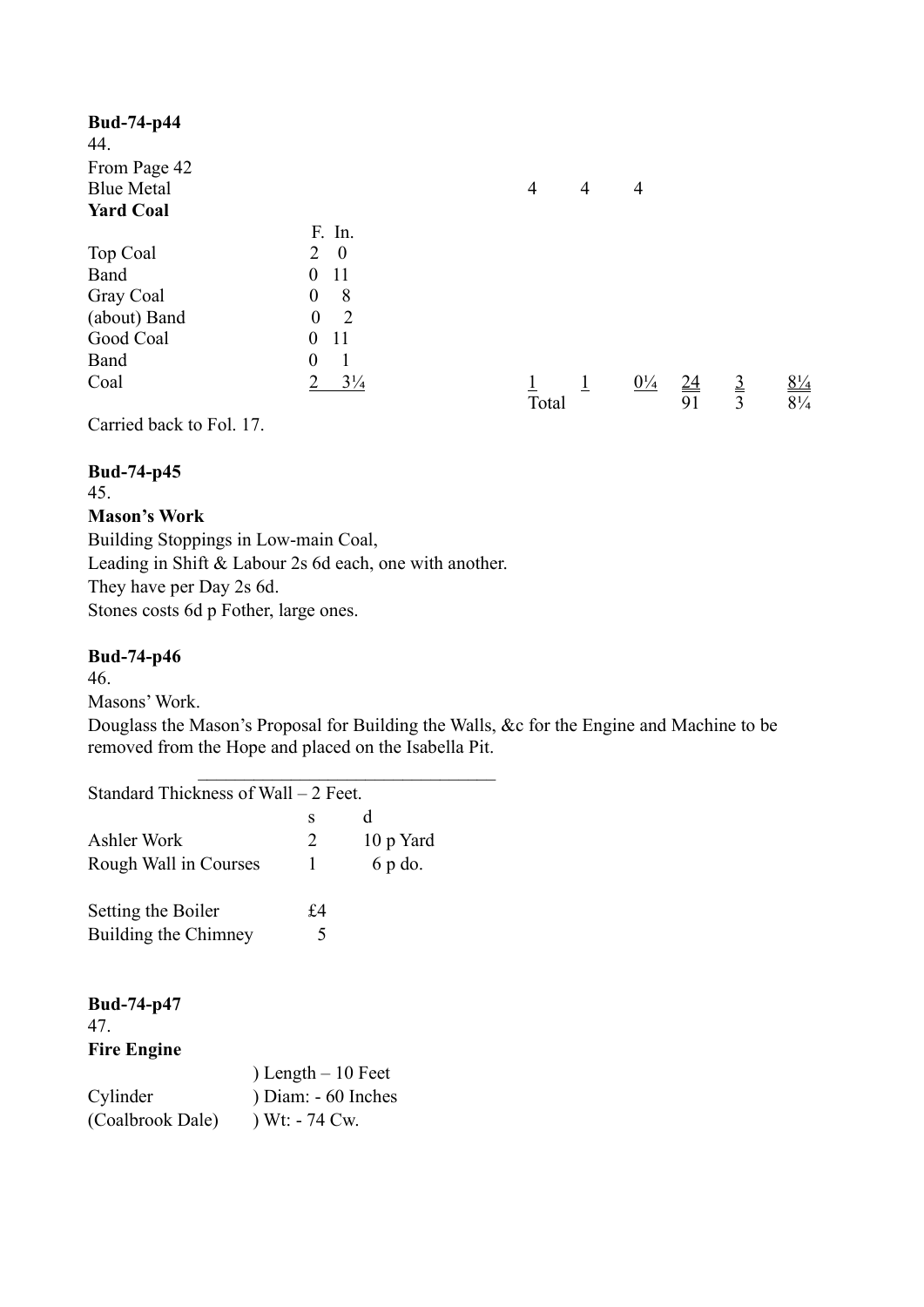48.

**The Isabella**

Diameter – 11 Feet

Sinking –  $p$  Fa: £11

Sharping and upholding Geer [sic] 6s 0d p Fa.

Sinkers p Shift – 18d.

Large Stones for Walling 6d p Fother.

The Mason has for Dressing and setting the Wall in the Shaft 11 Feet Diam: £2. 12s. 6d p Fa: NB. The Owner finds attendance on the Wallers.

Straker, the Carpenter, had £35.15s.0d. for the Wrightwork of Bolton and Watts' Machine on this Pit.

Sinking above & through high-main 10Gs. [guineas?] Per Fathom.

## **Bud-74-p49**

49.

The Isabella – now Sinking.

|                     |                                             | Fa             | F | In          |
|---------------------|---------------------------------------------|----------------|---|-------------|
| $1797-$             | Sep: $6th$ : Sunk -                         | 50             | 4 | $\theta$    |
| 53.1.0              | 20: Do: this fortnight                      | $\overline{2}$ | 3 | 0           |
| 55.4.0              | Oct $3^{\text{rd}}$ : Do do.                | $\overline{2}$ | 3 | 0           |
| 58.3.0              | 20 Do. (Water)                              | 2              | 5 |             |
|                     | Left off here with 9 60 Gallon Tubs p hour. |                |   |             |
| $1798 -$            | Jan: 31 Do. through                         |                |   |             |
|                     | 67.0.0 the high-main Coal                   | 8              |   | $*3$ [1?] 0 |
| 68.4.0              | March 14 <sup>th</sup>                      | 1              | 4 |             |
| 77.0.0              | Oct: 10                                     | 8              |   | $*2$ [0?] 0 |
| [* figures altered] |                                             |                |   |             |

Between the high-main and Yard Coal sunk 2 Faths: p Week – 3 Men down and a Bore-hole

## **Bud-74-p50**

50.

Isabella Pit.

Sinking from the high-main to the Yard Coal let for £8 p Fa: for the first 4 Fathoms and £9 p Fa: for the Remainder.

Prices agreed on for Working the Yard Coal in 1799.

Hewing wth. a 16 Peck Corf- 2s 8d p Score till the Band and Gray Coal exceeds 15 In. in Thickness.

Mem: of Sinking the Stapel [sic] from the Yard Coal 5 Fa: down to form the Air Course – 5 Feet Diameter.

Sinking – p Fa:  $\pounds 2$ . 2s. 0d p Fa.

**Bud-74-p51** 51. **Ravensworth Colly.** Quarry Pit – 54 Fathoms to Low-main. Section. F. In.  $Top - Clean Coal$  4 0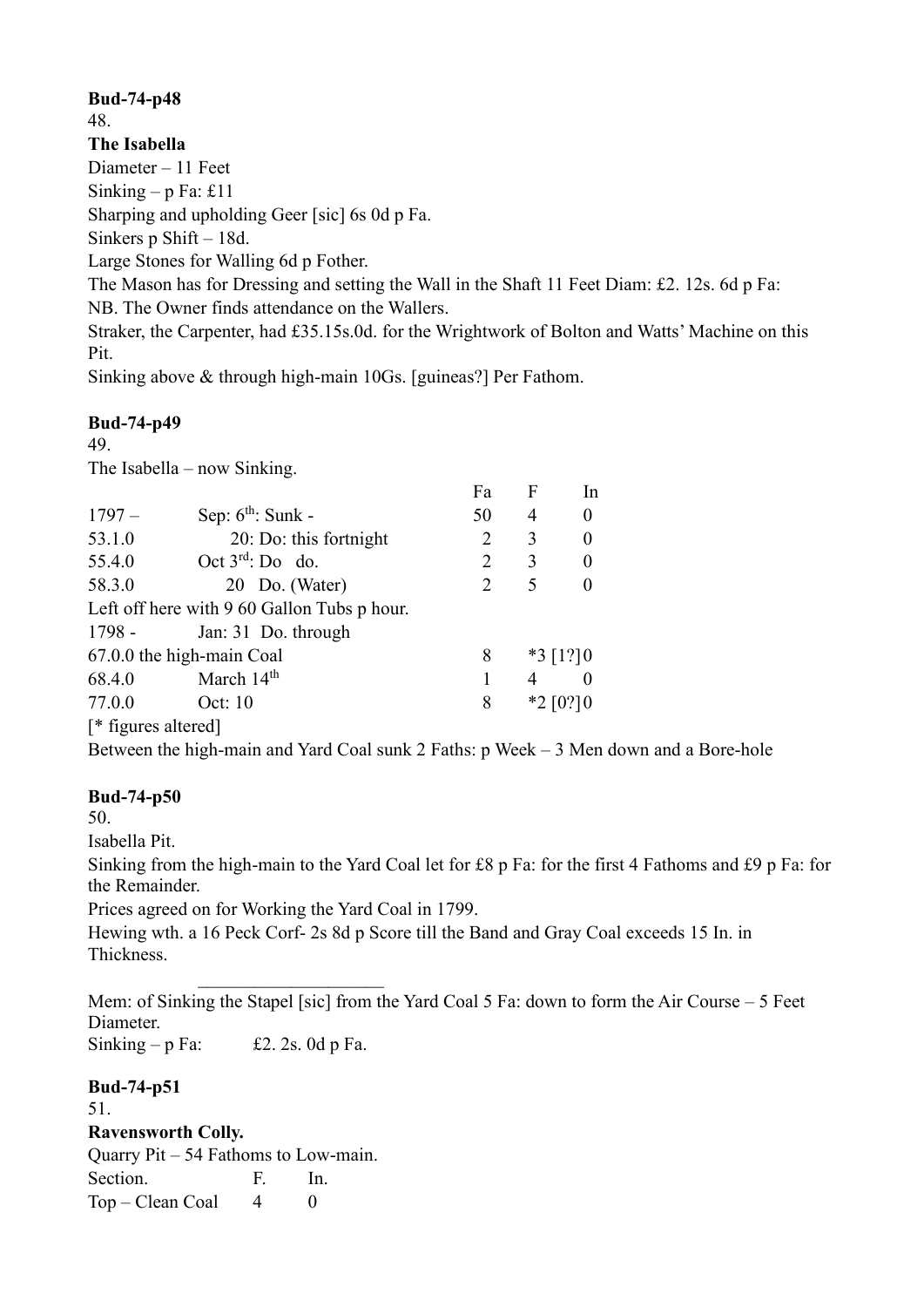| Band                                                                  | 1  |          |                |                            |   |   |
|-----------------------------------------------------------------------|----|----------|----------------|----------------------------|---|---|
| Foul Coal 8 or                                                        | 9  |          |                |                            |   |   |
|                                                                       |    |          |                |                            |   |   |
| Eighton Moor - Bensham Seam                                           |    |          |                |                            |   |   |
| Top Coal<br>1                                                         | 4) |          |                |                            |   |   |
| Band                                                                  | 2) |          |                |                            |   |   |
| Kerving Coal<br>$\mathbf{1}$                                          | 1) | Total 4F |                | 8In.                       |   |   |
| Band                                                                  | 9) |          |                |                            |   |   |
| Ground Coal<br>$\mathbf{1}$                                           | 4) |          |                |                            |   |   |
| Five Quarters' Coal                                                   |    |          | 2              | 11                         |   |   |
| Low-main                                                              |    |          | $\overline{4}$ | 6                          |   |   |
| Dips $N84 E - I$ Yard in 37                                           |    |          |                |                            |   |   |
|                                                                       |    |          |                |                            |   |   |
| <b>Bud-74-p52</b><br>52.                                              |    |          |                |                            |   |   |
| <b>Ravensworth Colly.</b>                                             |    |          |                |                            |   |   |
| Rush $Pit - 50$ Fa: to the Top Coal.                                  |    |          |                |                            |   |   |
| Section of the Top Coal $-200$ Yards East from the Shaft.             |    |          |                |                            |   |   |
|                                                                       |    |          | F              | In                         |   |   |
| Top Coal                                                              |    |          | 1              | 3                          |   |   |
| Band of Coal & Stone                                                  |    |          |                | $\overline{c}$             |   |   |
| <b>Bottom Coal</b>                                                    |    |          | $\overline{2}$ | 3                          |   |   |
| Splint                                                                |    |          | 1              | 3                          |   |   |
|                                                                       |    |          |                |                            |   |   |
| Coal and Stone taken up for horse height                              |    |          |                | 4                          | 5 | 3 |
|                                                                       |    |          |                |                            |   |   |
| Immediately above the Seam,                                           |    |          |                |                            |   |   |
| Cannel Coal<br>1<br>$\mathbf{2}$                                      |    |          |                |                            |   |   |
| Clean Coal<br>2<br>0                                                  |    |          |                |                            |   |   |
| <b>Bud-74-p53</b>                                                     |    |          |                |                            |   |   |
| 53.                                                                   |    |          |                |                            |   |   |
| Comparison of Seams                                                   |    |          |                |                            |   |   |
| Ayton & Sheriff-hill                                                  |    |          |                | <b>Washington Colliery</b> |   |   |
|                                                                       |    |          |                |                            |   |   |
| <b>Yard Coal</b>                                                      |    |          |                | High-main                  |   |   |
| Bensham                                                               |    |          | Maudlins       |                            |   |   |
| Five Quarters                                                         |    |          |                | Low Main                   |   |   |
| Low-main                                                              |    |          |                | Huttons' Seam              |   |   |
| <b>Bud-74-p54</b><br>54.                                              |    |          |                |                            |   |   |
|                                                                       |    |          |                |                            |   |   |
| Section of the Yard-Coal in the Quarry Pit, Ayton Moor Colliery.<br>F | In |          |                |                            |   |   |
| Coal<br>1                                                             | 10 |          |                |                            |   |   |
| Stone                                                                 | 9  |          |                |                            |   |   |
| Coal<br>1                                                             | 3  |          |                |                            |   |   |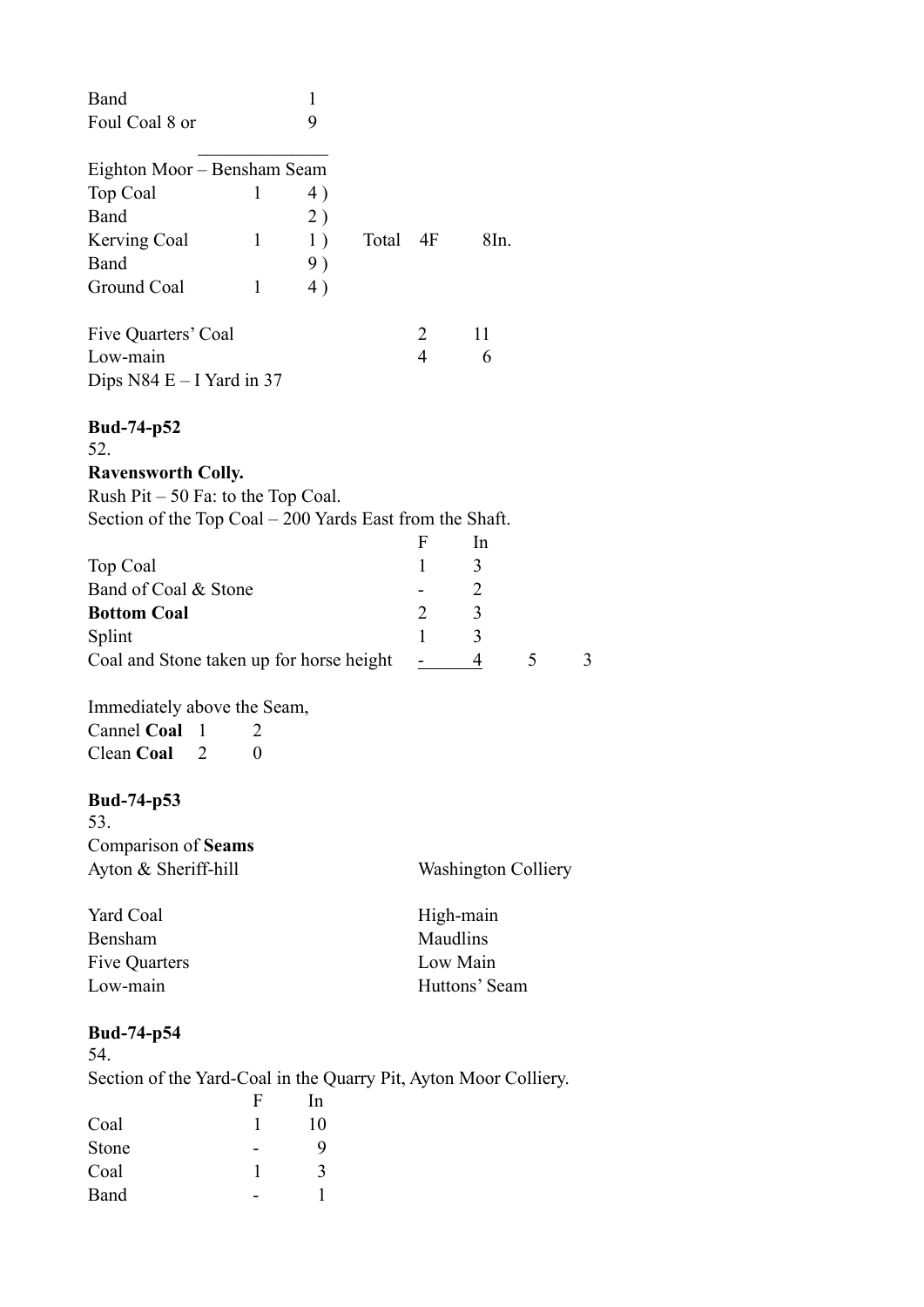| Coal |  |
|------|--|
|      |  |

| In Ditto Pit       | Fа   | Yd | Ft |
|--------------------|------|----|----|
| Depth to Yard Coal | 90   |    |    |
| More to Bensham    | 11   |    |    |
| More to 5 Quarter  | 10   |    |    |
| More to Low-main   |      |    |    |
|                    | f122 |    |    |

## **Bud-74-p55** 55. **Promiscuous Articles.** £ s d Making Bricks p Thousand - 6 6 Ditto in  $1798 - p$  do.  $7 \t 7 \t 0$

[loose scrap shown below]



**Bud-74-p56** 56. Sheriff-hill **Section of the Upper Main Coal, in the George Pit.** Mixture of Coal and Band - 4 Top Coal 2 9